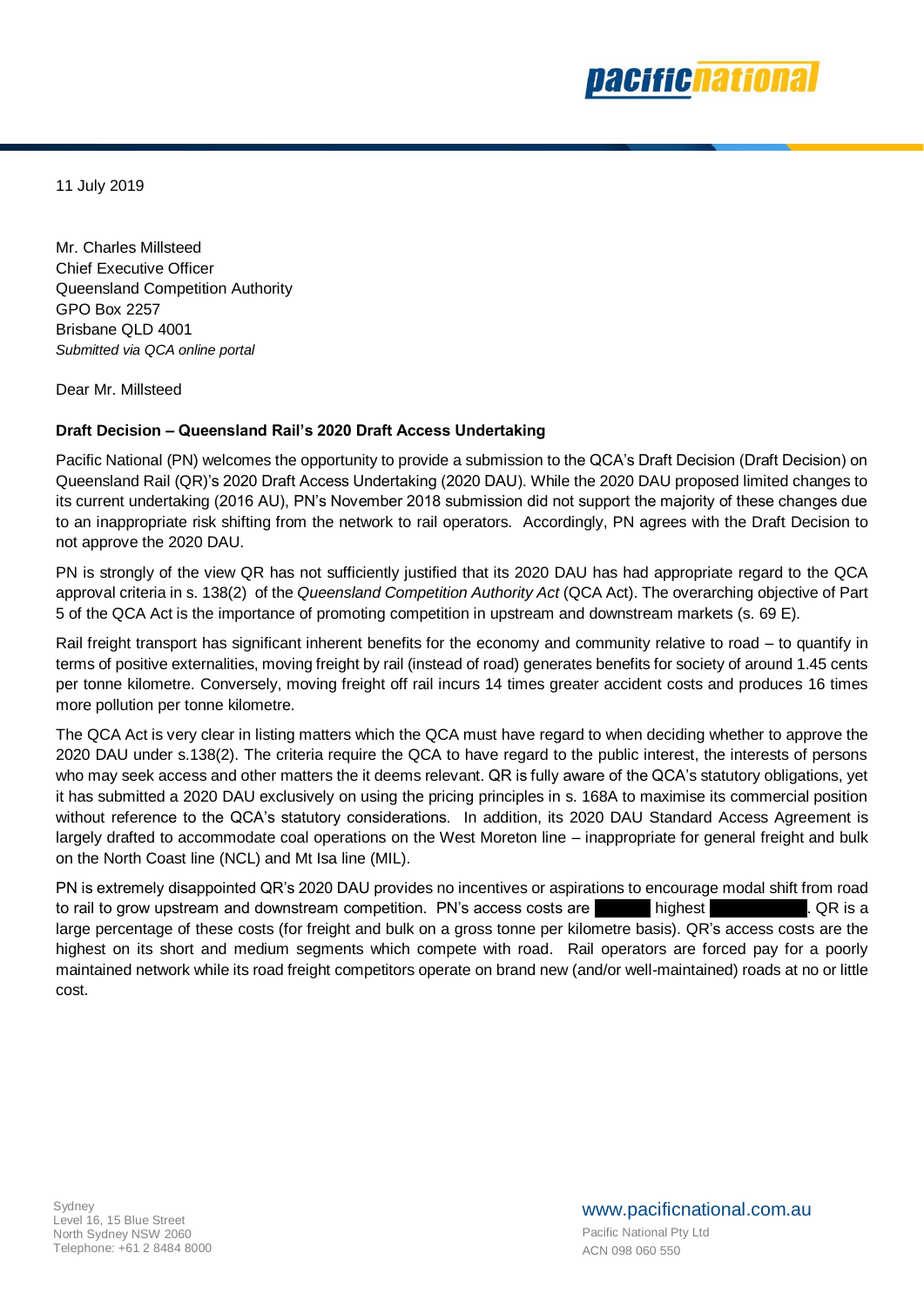

We request QCA consider whether the 2020 DAU has made adequate provision for the public interest and the interests of rail operators who require access to the QR network (in particular the NCL and MIL) to provide rail freight services in competitive downstream markets.

We submit if the QR 2020 DAU contained a road to rail modal shift pricing rule (which reduced access costs), by conservative forecasts, it could result in a 15 percent increase in non-coal volumes hauled by rail in Queensland. Alternatively, without this rule, and with continued price increases, rail operators will move their narrow guage rolling stock and locomotives to service the growing Western Australia (WA) rail freight market. QR's approach to wilfully raising access charges risks stranding its assets.

To prosecute this argument, our submission on the Draft Decision is divided into two parts. An assessment of the effectiveness of the current QR undertaking (2016 AU) against the approval criteria in s. 138(2) in the QCA Act for the purposes of recommending changes to the 2020 DAU. Secondly, commentary on the 2020 DAU Standard Access Agreement (including the outstanding matters from PN's November 2018 submission on the 2020 DAU Standard Access Agreement drafting).

Our conclusion is for the QCA to discharge its obligations under the QCA Act, it must amend the 2020 DAU to include a road to rail modal shift pricing rule. This is to deliver urgent rail freight access price reductions on the NCL and MIL to encourage modal shift. Additionally, it must 'hard code' commitment dates in the 2020 DAU for parties to establish an effective performance reporting regime with financially based incentives and sanctions.

We also submit a new 2020 DAU Standard Access Agreement needs to be submitted by QR for QCA approval which exclusively covers the freight and bulk commodities operating on the NCL and MIL. The proposed 2020 DAU Standard Access Agreement is largely drafted to accommodate coal operations on the West Moreton line. These need to be completely separate agreements.

Yours sincerely

l.L

Robert Millar Regulation and Policy Manager

www.pacificnational.com.au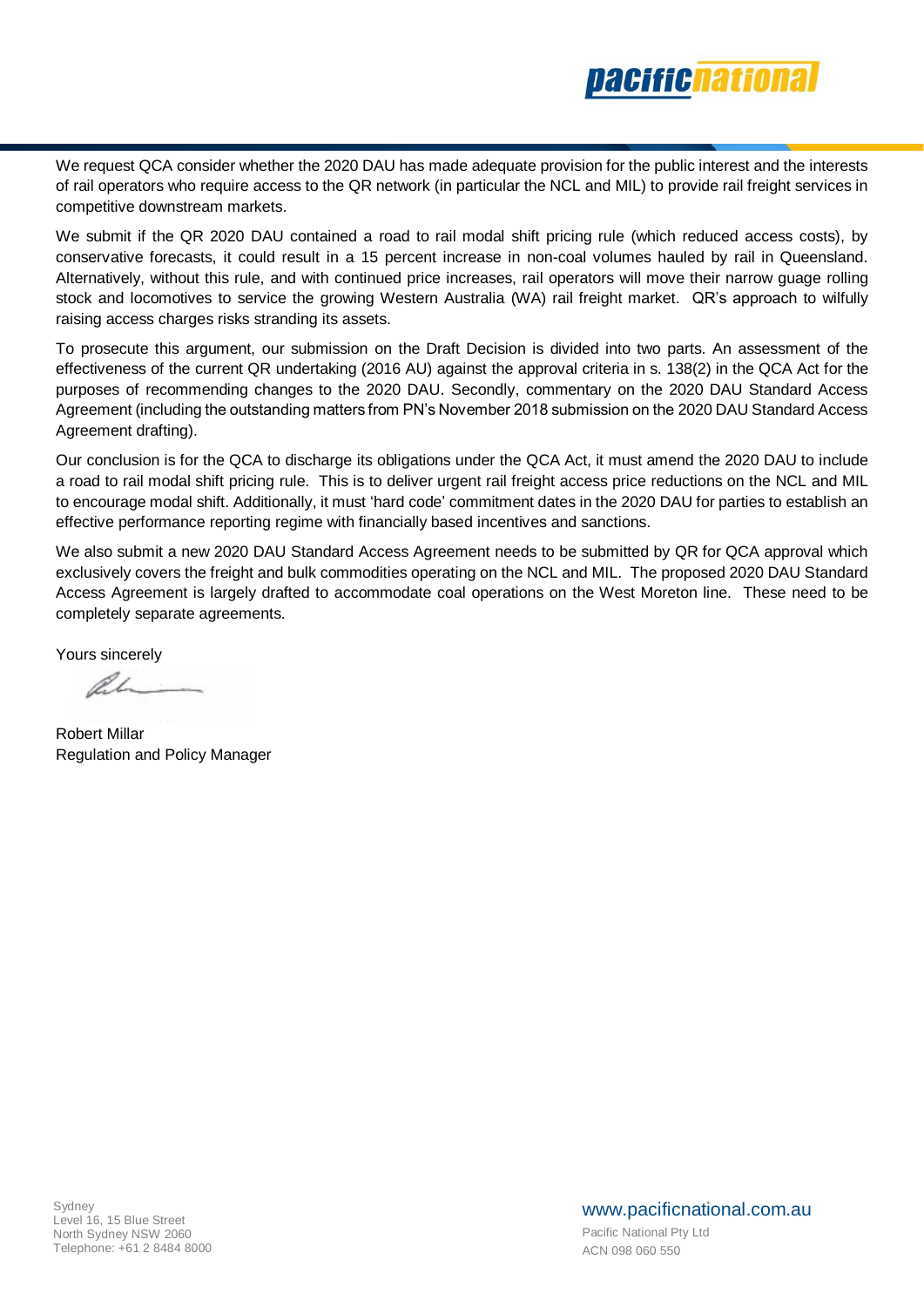

# **Pacific National Submission**

# **QCA Draft Decision Queensland Rail's 2020 Draft Access Undertaking**

**July 2019**

**Public**

www.pacificnational.com.au Pacific National Pty Ltd ACN 098 060 550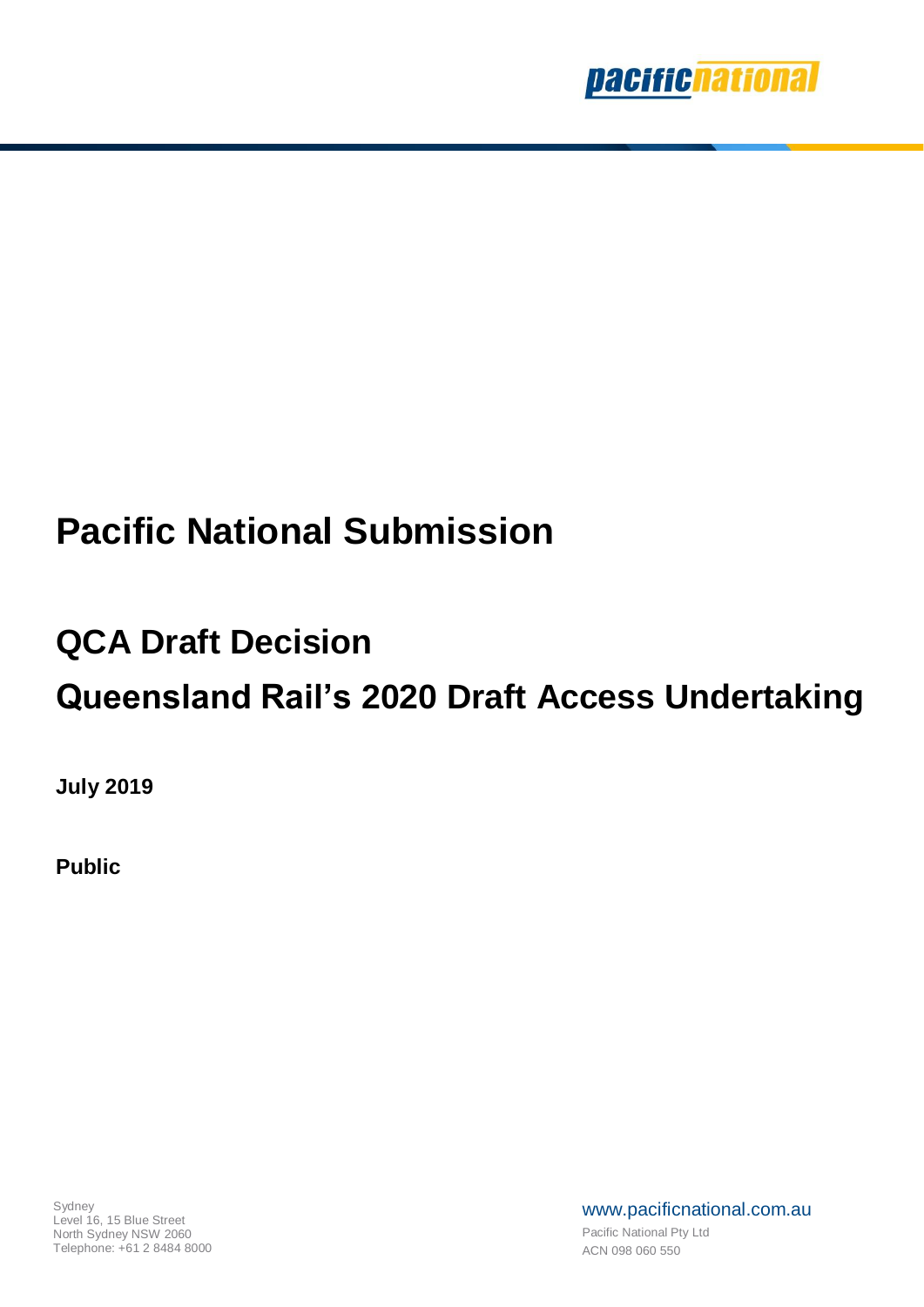

# **Executive Summary**

Pacific National (PN) welcomes the opportunity to provide a submission on the QCA's Draft Decision (Draft Decision) on Queensland Rail (QR)'s 2020 Draft Access Undertaking (2020 DAU). While the 2020 DAU proposed limited changes to its current undertaking (2016 AU), PN's November 2018 submission did not support the majority of these changes due to an inappropriate risk shifting from the network to rail operators. Accordingly, PN agrees with the Draft Decision to not approve the 2020 DAU.

PN is strongly of the view QR has not sufficiently justified that its 2020 DAU has had appropriate regard to the QCA approval criteria in s. 138(2) of the *Queensland Competition Authority Act* (QCA Act) (Summary table in Attachment B). The overarching objective of Part 5 of the QCA Act is the importance of promoting competition in upstream and downstream markets (s. 69 E).

PN is a major rail freight operator on the narrow gauge North Coast line (NCL) and Mt Isa line (MIL). QR's approach to wilfully raising access charges risks stranding its assets. PN is currently assessing the commercial viability of operating on these lines and whether some of its narrow gauge locomotives could be more usefully deployed to service the growing Western Australia rail freight market. This is because:

- PN's access costs are highest . QR is a large percentage of these costs (for freight and bulk on a gross tonne per kilometre basis).
- The narrow gauge NCL and MIL rail lines are in a poor condition.
- The Queensland Government has not spent the necessary capital expenditure on upgrading these lines to offer a viable alternative to the road freight market. For example, the ability to operate efficient 1,800 metre freight trains is a necessary requirement to ensure a modal shift from road to rail. Trains are limited to approximately 700 metres on these lines.
- QR's maintenance practices and its conservative approach to new or innovative technology means its network languishes in 'steam-age' era rules.
- Access charges, particularly for intermodal rail freight, are not commensurate with the condition of the lines or the performance levels required to operate an effective rail freight market. PN's road freight competitors operate on brand new (or well-maintained) roads at no or little cost.
- QR's 2020 DAU provides no incentives or aspirations to encourage modal shift. This is despite evidence road freight incurs 14 times greater accident costs and produces 16 times more carbon pollution than rail freight per tonne kilometre and does not contribute to road maintenance costs.
- Despite rail freight transport imposing far fewer costs to the community in terms of accidents, congestion and emissions than road, these costs are not factored into QR's prices – rail is charged up to double that of road. Hence the freight playing field is far from level despite the obvious benefits to the economy and community.

To prosecute this argument, our submission on the Draft Decision is divided into two parts. An assessment of the effectiveness of the current QR undertaking (2016 AU) against the approval criteria in s. 138 (2) in the QCA Act (in summary table Attachment B) for the purposes of recommending changes to the 2020 DAU. Secondly, commentary on the 2020 DAU Standard Access Agreement (including the outstanding matters from PN's November 2018 submission on the 2020 DAU Standard Access Agreement drafting).

Our conclusion is for the QCA to discharge its obligations under the QCA Act, it must amend the 2020 DAU to include a road to rail modal shift pricing rule – to deliver urgent rail freight access price reductions on the NCL and MIL lines to encourage modal shift. Additionally, it must 'hard code' commitment dates in the 2020 DAU for parties to establish an effective performance reporting regime with financially based incentives and sanctions.

We also submit a new 2020 DAU Standard Access Agreement needs to be submitted by QR for QCA approval which exclusively covers the freight and bulk commodities operating on the NCL and MIL. The proposed 2020 DAU Standard Access Agreement is largely drafted to accommodate coal operations on the West Moreton line. These need to be completely separate agreements.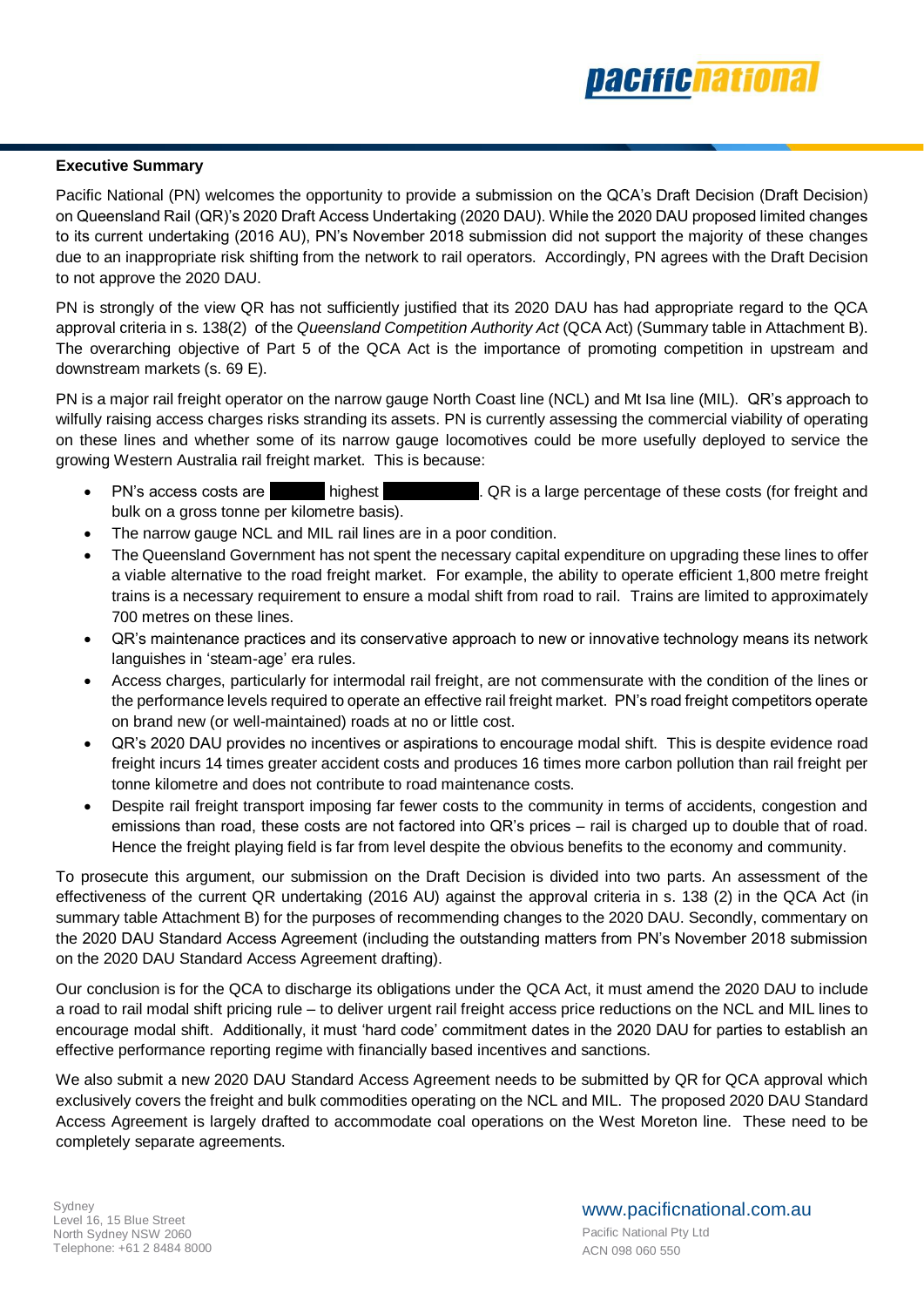

# **Introduction**

# **QR's 2020 DAU provides no incentive to encourage modal shift from road to rail**

QR's 2020 DAU provides no incentives or aspirations to encourage modal shift (a failure to regard s. 138(2) (a) and (g) of the QCA Act). Rail freight transport has significant inherent benefits for the economy and community relative to road. A 2017 Deloitte Access Economics report<sup>1</sup> found:

- Rail imposes far fewer costs to the community in terms of accidents, congestion and emissions than road. These costs are not factored into transport prices.
- Each passenger journey made by rail instead of road generates benefits for society of between \$3.88 and \$10.64 by reducing congestion, accident and carbon costs.
- There are also health, social inclusion and amenity benefits from using rail.
- Road freight incurs 14 times greater accident costs than rail freight per tonne kilometre and produces 16 times as much carbon pollution as rail freight per tonne kilometre.
- Moving freight by rail instead of road generates benefits for society of around 1.45 cents per tonne kilometre. If all road freight moving between Sydney and Melbourne travelled by rail, this would generate social benefits of \$111 million a year.
- A single train is estimated to be able to replace up to 800 cars during peak hour or around 110 trucks moving freight.

Despite rail freight transport imposing far fewer costs to the community in terms of accidents, congestion and emissions than road, these costs are not factored into QR's prices (a failure to regard s. 138(2) (d) and (g) of the QCA Act). PN's access costs are its highest cost , QR is a signficant percentage of these costs (for freight and bulk on a gross tonne per kilometre basis ). QR's access costs are the highest on its short and medium segments which compete with road. Rail operators are forced pay for this poorly maintained network while its road freight competitors operate on brand new (or well-maintained) roads at no or little cost. Hence the freight playing field is far from level despite the obvious benefits to the economy and community.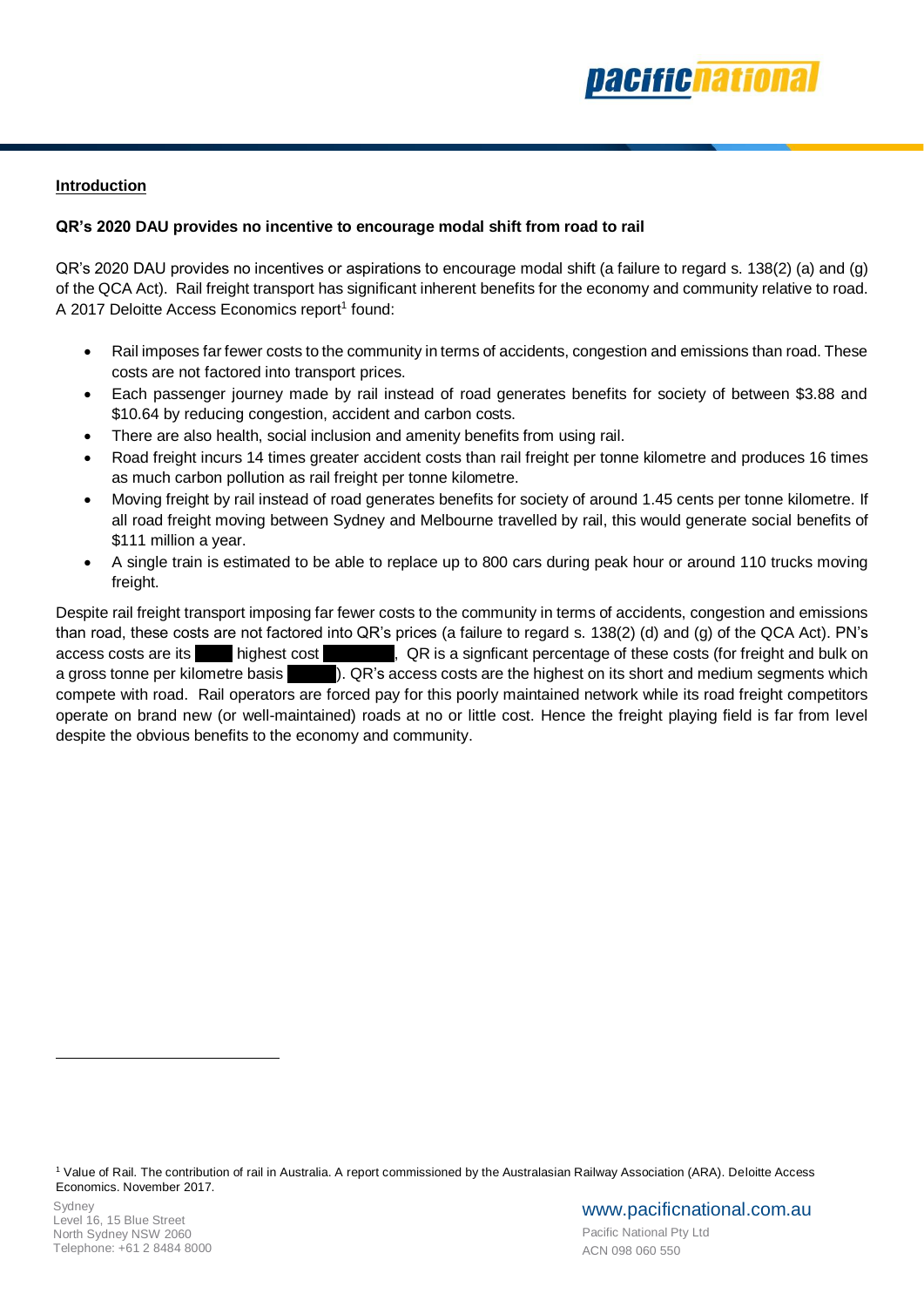



# *Policy imbalances between road and rail*

A significant projected increase in the land freight task over the coming decade makes it vital for land transport systems to operate as efficiently as possible. To achieve improved levels of efficiency, it is critical for economic regulators, safety regulators, industry and governments to address policy imbalances in the Australian transport industry.

PN has identified several policy imbalances (Attachment B) requiring attention from the above stakeholders. These policy imbalances, which include an inequitable pricing regime, disproportionate accreditation frameworks and variable safety requirements, exist within an environment where there are significantly different requirements to entry and operation.

Domestic rail freight markets should operate on a level footing with other modal choices (particularly road) by creating an environment where there is an equitable and comparable regulatory environment and/or competitive neutrality between competing modes of transport. We submit to discharge its obligations under the QCA Act (and to play its part in addressing these imbalances), the QCA must amend the 2020 DAU to include a road to rail modal shift pricing rule to lower access charges.

# **The 2016 AU (on which the 2020 DAU is based) has proven to be defective**

## Pricing

PN submits the 2016 AU upon which the 2020 DAU is based has proven to be defective. Under the 2016 AU, the QCA does not review or approve access charges on the MIL and NCL. Prices are individually negotiated with each user. As such, there is no visibility (for either the QCA or rail operators) on the proportion of these charges attributable to freight traffic as opposed to passenger traffic (a failure to regard s. 138(2) (f) of the QCA Act).

The involvement of Transport Service Payments (Queensland Government policy) and investment based on non-rail freight requirements raises a question as to what the 'efficient costs' of providing freight access are on these lines. For example, the wide gap between QR's floor and ceiling pricing limits do not contemplate any of the volume growth benefits via lower access tariffs and they do not encourage road to rail modal shift (a failure to regard s. 138(2) (a) and (g) of the QCA Act).

This situation is compounded by the fact there is no regulatory oversight of the prudency of capital expenditure on these lines. This is because QR is a Queensland Government statutory authority under the portfolios of the Treasurer and Minister for Transport and Main Roads (DTMR). Accordingly, the Treasurer and DTMR decides on network investments and passenger operations are prioritised over freight – freight rail operator commercial outcomes are secondary. Capital expenditure is set purely based on the policy/political needs of the day (a failure to regard s. 138(2) (a) and (f) of the QCA Act).

**S**vdney Level 16, 15 Blue Street North Sydney NSW 2060 Telephone: +61 2 8484 8000 www.pacificnational.com.au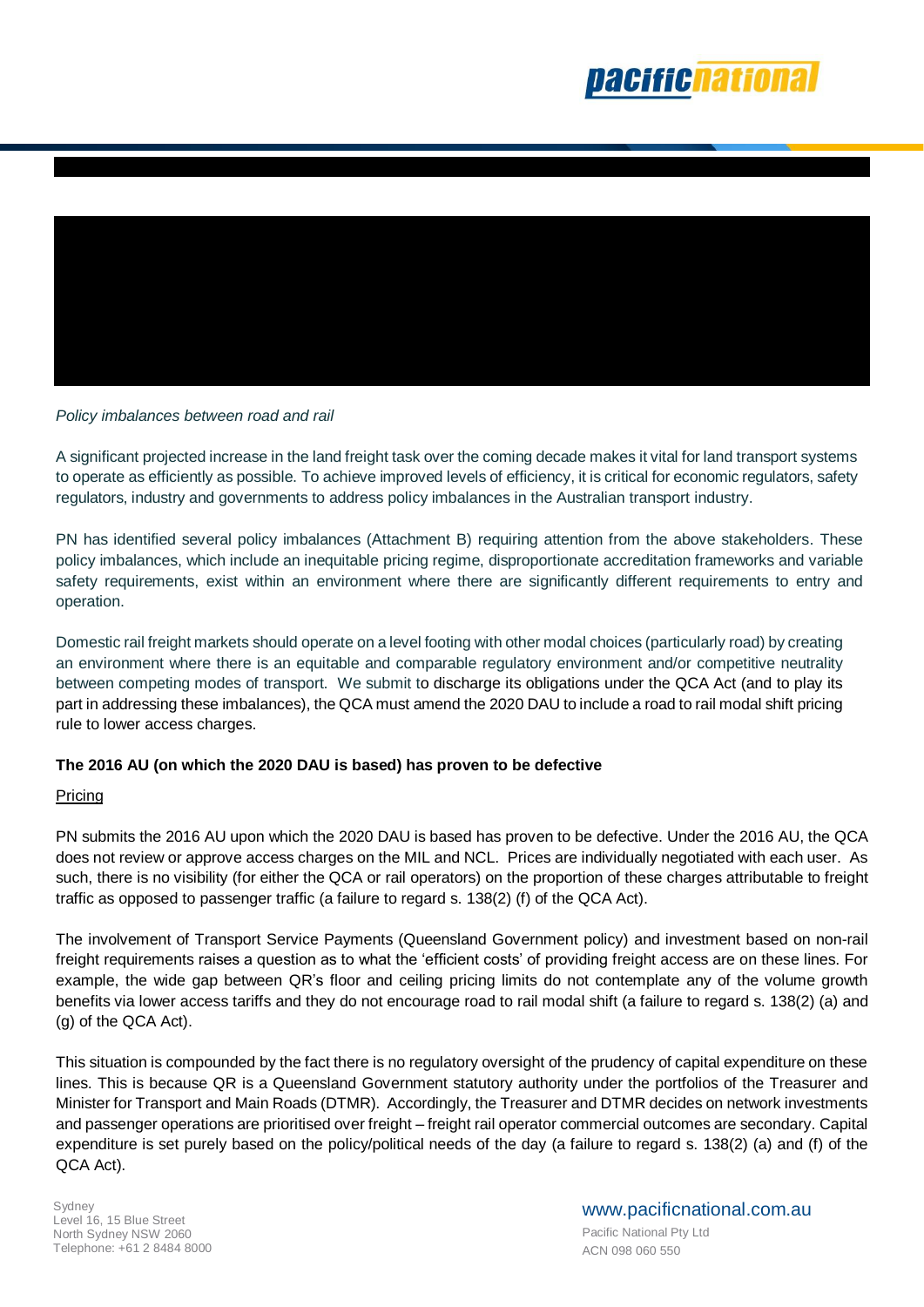

In comparison, the West Moreton line (WML) is subject to a rigorous apolitical QCA assessment on the efficiency of the proposed reference tariffs, and the prudency of capital expenditure required to service coal traffic on this line. The WML is a better maintained and more efficiently run line (compared to the NCL and MIL) and the QCA constrains inefficient monopoly pricing. For example, the QCA's Draft Decision requires a 24 per cent reduction for West Moreton coal services reference tariffs in the 2020 DAU.

The absence of QCA oversight on NCL and MIL is stark. During the 2016 AU period, rail freight volumes on both the NCL and MIL have declined. In comparison road freight relative to rail has increased. (a failure to regard s. 138(2) (a) and (b) of the QCA Act).

PN is not in a position to negotiate better terms of access to QR's infrastructure to supply freight services in competition with road. Indeed, PN's terms of access (offered by QR) are not distinguished between circumstances where it does and does not face competition from road. QR takes essentially the same approach to negotiating the terms of access across all the services it provides to PN, even though the degree of competitive constraint faced by PN varies by freight task (a failure to regard s. 138(2) (g) of the QCA Act).

QR does not offer more favourable terms for those freight tasks subject to a degree of inter-modal competition. We submit even where there is competition between rail and road haulage in downstream markets, this does not appear to constrain QR's ability to exercise market power and charge rail operators any price below the high ceiling limit; we are certainly not seeing any proposed price reductions like the QCA is able to enforce on the draft tariffs for the WML (a failure to regard s. 138(2) (g) of the QCA Act).

On the NCL which can be segmented into short (Brisbane to Rockhampton), medium (Brisbane to Townsville) and long (Brisbane to Cairns) the rail share to road is approximately 18, 27 and 61 per cent respectively.

However, despite the claim<sup>2</sup> by QR about competition (acting as a constraint on monopoly pricing) on the short and medium segments, it does not change its behaviour. In fact, the QR access costs are the highest on the short and medium segments which compete with road (\$4.91 and \$4.60 respectively) with long haul segments being the lower access price - \$4.27 $3$  (a failure to regard s. 138(2) (g) of the QCA Act).

Given road is a competitive threat to rail, QR pricing behaviour (if wasn't a monopolist) would suggest lower access prices on these segments (a failure to regard s. 138(2) (g) of the QCA Act). Its pricing behaviour is contrary to QR's own assertion: "Road transportation offers an effective substitute service to rail, which has a significant and direct downward impact on the prices that Queensland Rail negotiates with access seekers".<sup>4</sup>

It appears to PN, QR consider rail operators can carry proposed price increases without adversely effecting volume. This is a concern to PN given the implied price/volume trade off which underpins the setting of prices in a competitive market. QR is a natural monopoly and is not subject to competitive pressures. Accordingly, PN has a much different view of future rail freight operations in Queensland without reduced rail access prices.

<sup>4</sup> Queensland Rail, QCA Declarations Review sub. 8, p. 1, para 3, 30 May 2018

<sup>2</sup> Declarations Review Queensland Rail's Response to the QCA's Draft Recommendation, 11 March 2019, p 25.

<sup>&</sup>lt;sup>3</sup> BITRE/ARTC 2014 estimates for road rail share. Access cost information is a calculation from QR published tariffs assuming 600m max length trains.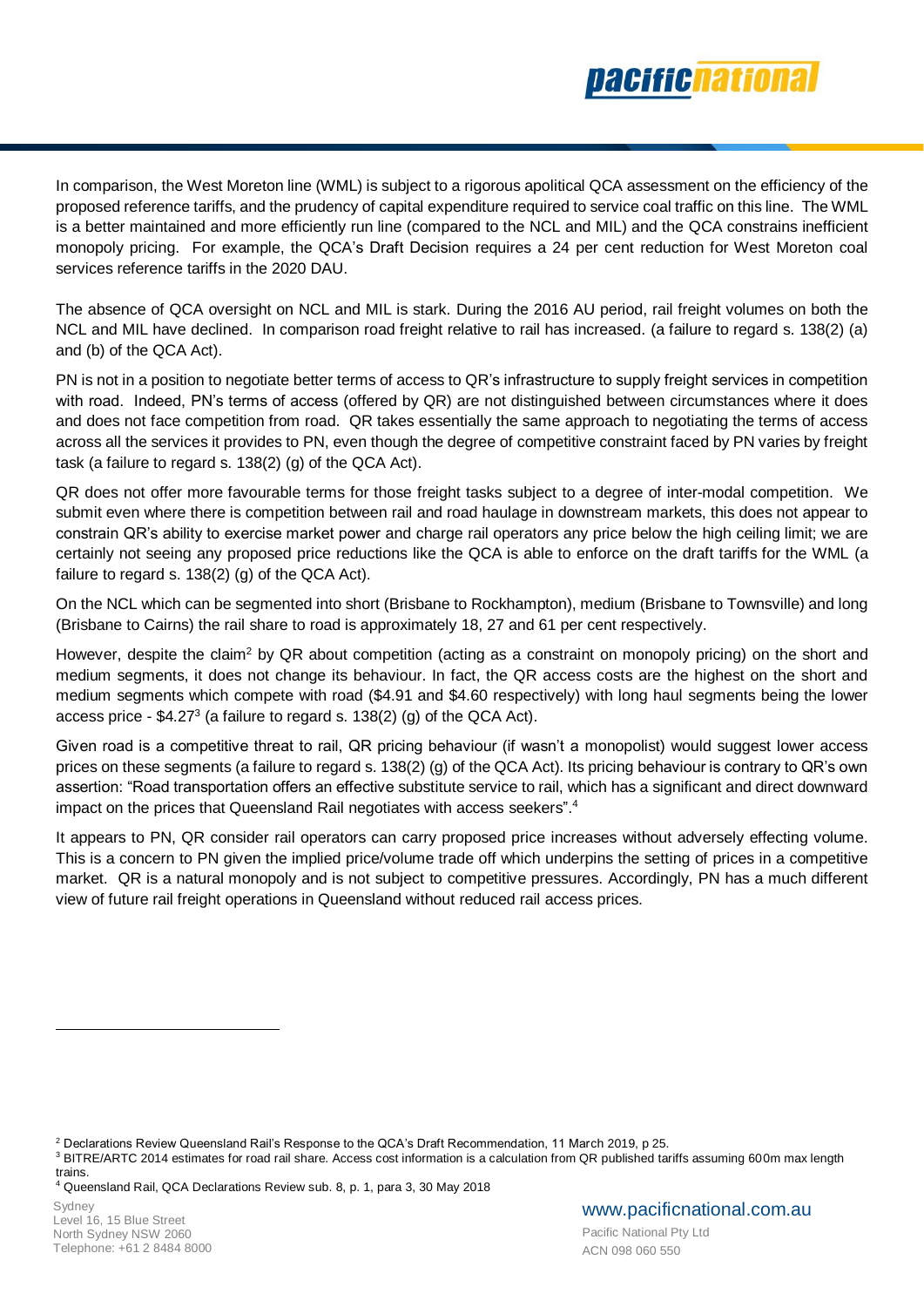

Despite the entrance of Linfox, the exit of Aurizon from intermodal freight operations in Queensland has resulted in rail freight being shifted to road. QR will serve it business interests through a road to rail modal shift by increasing volumes on these lines. Rail operators cannot carry access price increases without adversely effecting volume. Access price reductions will increase volumes.

# *Road versus rail competition in the provision of rail freight transport services*

The proposed pricing framework in the 2020 DAU is perplexing to PN when viewed from the perspective of our endcustomers' alternative – the road freight transport industry (a failure to regard s. 138(2) (a) and (g) of the QCA Act).

Specifically, we draw attention to:

- Major north south highway capital upgrade programs.
- Favourable regulatory approval processes and national heavy vehicle road freight charging framework.
- Emerging road transport innovation and technology which is currently seeing the release of the new Super B doubles on major highways carrying intra-state freight.
- Proposed Commonwealth Government coastal shipping legislative amendments currently before Parliament.
- Any other movements in the cost, availability, reliability and attractiveness of alternative modes of transport that relatively disadvantage rail and that should be taken into consideration when setting the regulatory framework for the interstate rail network.

As noted above, QR makes references to having considered road competition when it sets the freight rates for access to its network. However, evidence suggests that this is not the case:

- QR's long-standing policy is to increase prices at CPI and to continue this escalation.
- Heavy vehicle road access charges have not similarly increased by an annual CPI escalation over the same period.
- Road freight operators have experienced significant productivity benefits through major road investments, particularly on the east coast without being subject to the threat of any consequential increases in heavy vehicle road access charges. These productivity benefits are expected to increase as the regulatory framework for the approval of substantially larger road freight heavy vehicles is becoming increasingly favourable for these vehicles.

Heavy vehicle road access charges (which the QR identifies as being the major source of competition and price pressures) have stayed fairly constant since 2012. Despite this, QR includes cumulative annual CPI and real price increases of access tariffs over the regulatory period (a failure to regard s. 138(2) (a) and (g) of the QCA Act).

If the QR 2020 DAU contained a road to rail modal shift pricing rule (to reduce access charges), by conservative forecasts, it could result in a 15 percent increase in non-coal freight volumes<sup>5</sup> hauled by rail in Queensland. Alternatively, without this rule, rail operators will move their narrow guage rollingstock and locomotives to service the growing Western Australia (WA) rail freight market (a failure to regard s. 138(2) (b) of the QCA Act). QR's approach to wilfully raising access charges risks stranding its assets.

# *Escalation of Reference Tariff inputs*

As noted above, QR has not provided any basis or rationale for escalation of reference tariff inputs as provided for in clause 3.2 of the 2020 DAU (a failure to regard s. 138(2) (g) of the QCA Act). For every one percent increase in CPI, costs are increased by \$ million.

<sup>5</sup> <http://www.qtlc.com.au/transport-logistics-industry/rail-transport-industry/> Accessed 9 July 2019.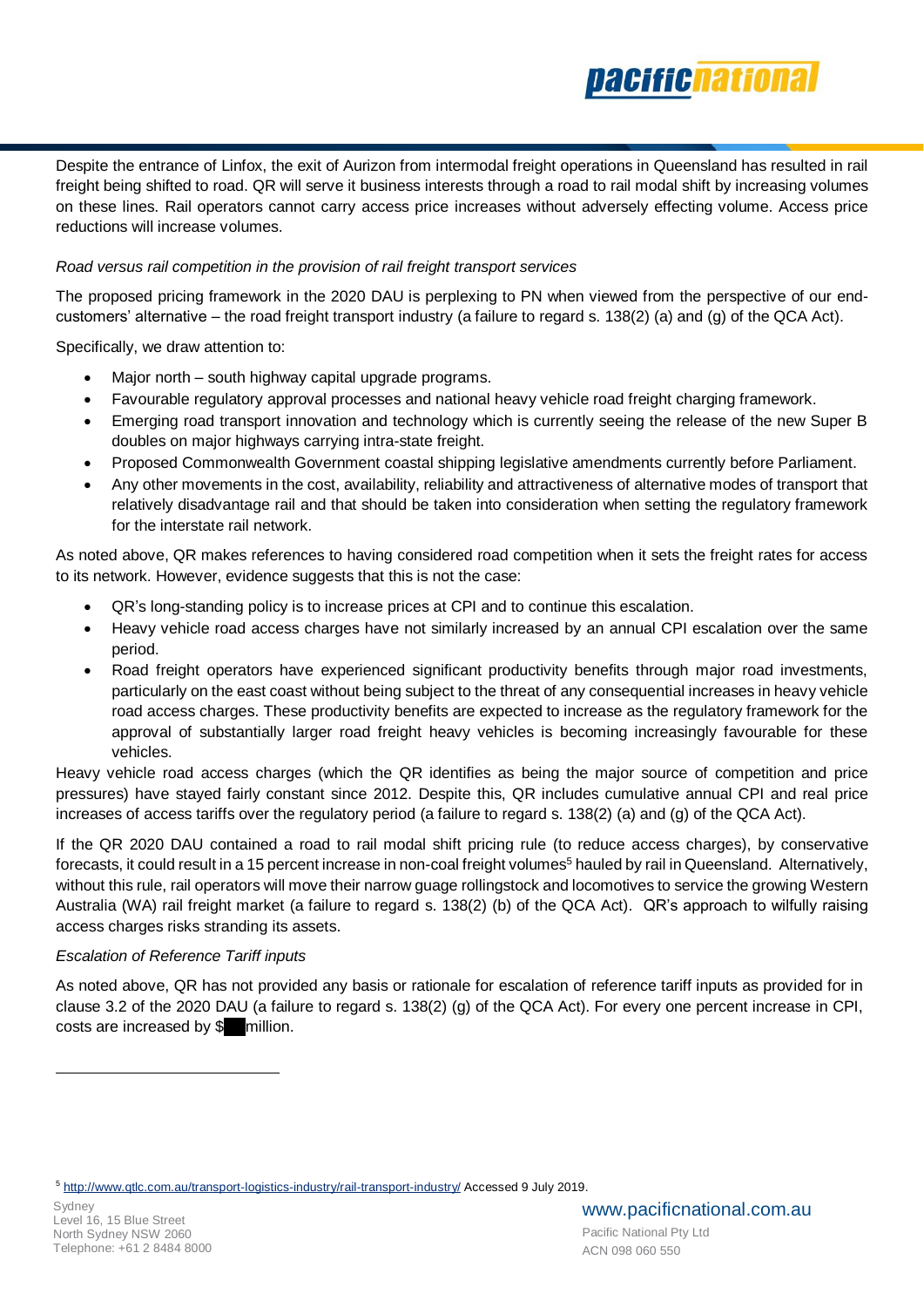

In the past, regulators have permitted escalation of annual price increases by CPI. However, this approach does not consider the declining competitive position of rail to its main competitor road. In contrast, it is estimated heavy vehicle operators have enjoyed only a 0.3 per cent increase in road user access charges from 2012-13 to 2017-18<sup>6</sup>. This increase for rail is an order of magnitude higher and significantly hampers the establishment of an efficient national competitive freight market across transport modes.

Moreover, CPI is not appropriate where there is doubt about the efficiency of the starting point – which is certainly the case with the NCL and MIL (a failure to regard s. 138(2) (a), (d), (f) and (g) of the QCA Act). ACCC Chairman Rod Sims made the follow observations<sup>7</sup> which Pacific National agrees with:

'On the face of it, using a benchmark such as CPI may seem like a reasonable outcome. However, simply defaulting to CPI price increases does not necessarily mean that prices will reflect efficient costs over time. Firstly, what is the starting point; initially prices may not reflect efficient cost. Further, increasing volumes could mean that the average cost of providing services may actually decrease over time while, at the same time, revenues may increase due to both higher volumes and prices. This could increase the gap between costs and revenues and (potentially) monopoly rents.'

In addition, while a CPI escalation is a useful administrative tool for escalating incomes (or to determine if prices of an individual commodity are increasing or decreasing relative to the 'average'), it is fundamentally flawed method of setting the price of a particular service in the longer term<sup>8</sup>.

In the absence of economically set reference tariffs, combined with no productivity gains on the NCL and MIL (and a lack of an efficient starting point on which to base escalation), PN submits QR should be prohibited from escalation (CPI or otherwise) of non-coal carrying train services during the term of the 2020 DAU under 3.2 of the DAU 2020 Schedule 3 – Calculation of Access Charges and other charges.

More generally, and in light of the above, our only conclusion is the 2016 AU on which the 2020 AU is based is defective for the purposes of providing regulatory oversight of the NCL and MIL.

We do not consider the 2020 DAU appropriately balances the rights and obligations of QR against those of rail operators, end customers and the wider public interest. PN requests all of the concerns identified above be fully considered by the QCA when forming a view on whether to approve or not approve the 2020 DAU, having regard to the matters listed in s. 138(2) of the QCA Act.

Consistent with s 138 (2) and s. 168A, we submit, for the QCA to discharge its obligations under the QCA Act, it must deliver urgent access pricing relief on the NCL and MIL lines through the inclusion of a road to rail modal shift pricing rule and the removal of CPI escalation in the 2020 AU (a natural outcome of the new rule).

6 National Transport Commission (NTC): PAYGO – Heavy Vehicle Charges Model. Version 2.2 (25 May 2018).

<sup>7</sup> Ports: What measure of regulation', Rod Sims, Port Australia Conference, Melbourne, 20 October 2016

<sup>&</sup>lt;sup>8</sup> The ABS itself stipulates that it is "too broad to be of direct use" when constructing price samples of individual goods and services. Kalisch, D. (2017) A Guide to the Consumer Price Index: 17th Series. Canberra. Australian Bureau of Statistics.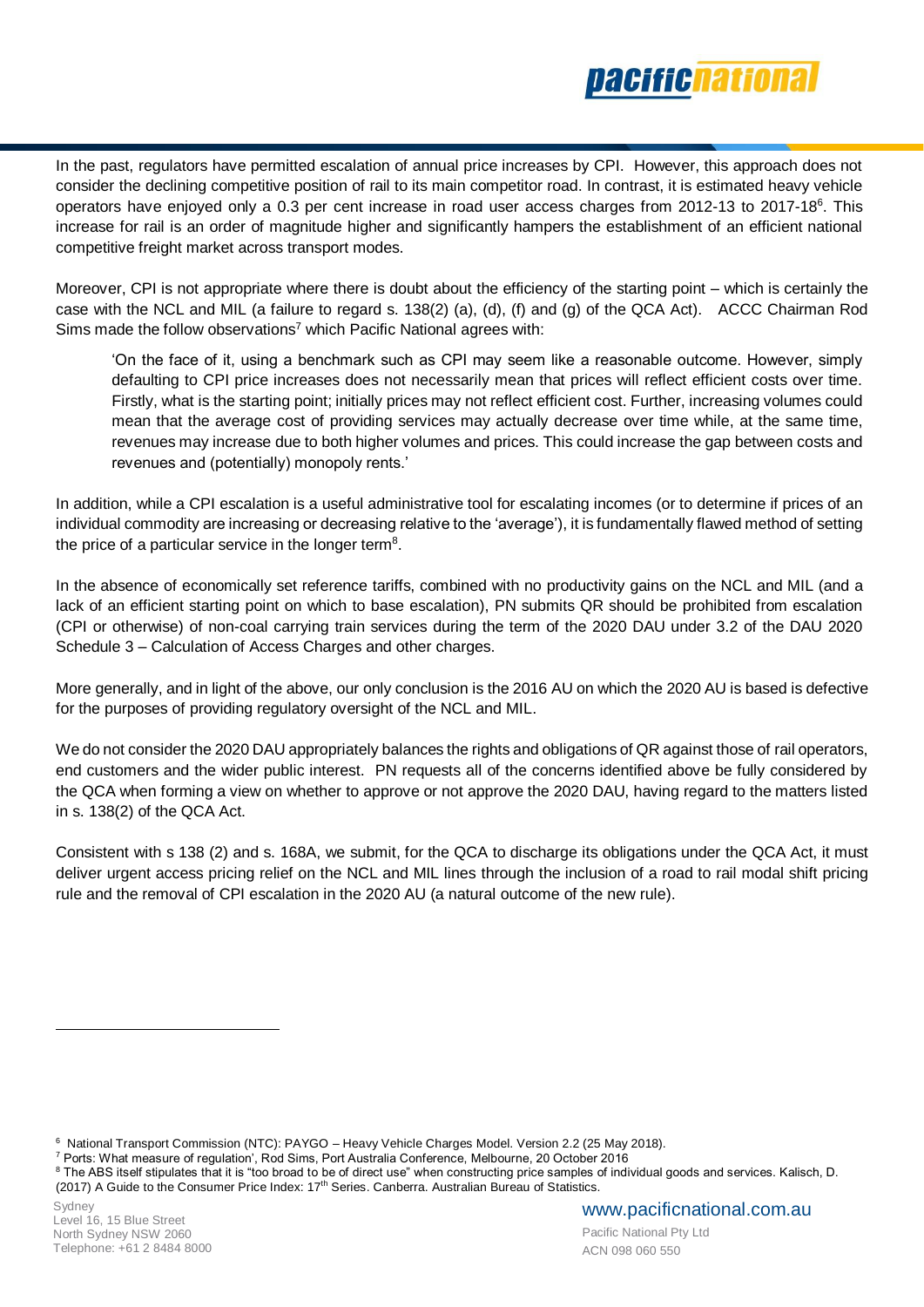

# **Box 1 - How would the new road to rail modal shift pricing rule work?**

The recognition by Government and Industry of the importance of road to rail to modal shift is not new. Both the Commonwealth and State Governments recognise the importance of rail freight and modal shift<sup>9</sup>. States such as Western Australia<sup>10</sup> actively encourage modal shift through Government policies, including incentives and rebates. However, an explicit recognition of modal shift has not been built into the regulatory framework. PN submits the 2020 DAU is a unique (and timely) opportunity to include it as a pricing principle subject to QCA regulatory oversight.

Clause 3.1 of the 2020 DAU deals with the pricing objectives for non-coal carrying train services. As the QCA knows, these services (which largely operate on the NCL and MIL) are subject to a price floor/ceiling negotiated framework, with the price floor/ceiling so wide you can drive a metaphorical truck through it. In addition to the floor/ceiling limit, the non-coal pricing objectives are subject to two pricing rules 3.1.1 revenue adequacy and 3.1.2 network utilisation. If these clauses are in conflict they are to be applied in an order of precedence (clause 3.4). PN submits a new pricing rule  $$ road to rail modal shift needs to be inserted as a new clause 3.1.3. Importantly, this clause should take precedence over 3.1.1 revenue adequacy and 3.1.2 network utilisation.

While PN is happy to work with the QCA on the actual drafting of the rule, it needs to have the following characteristics:

- QR must lower its access charges (and be able to demonstrate how it has set its access charges) to increase rail to road modal shift.
- The rule should take precedence over 3.1.1 revenue adequacy and 3.1.2 network utilisation. Clause 3.4 will need to be amended.
- The methodology for setting access charges under this rule must use an appropriate road to rail proxy to reduce access charges to align as close as possible to road pricing.
- This proxy can be in the form of a positive externality measurement moving freight by rail instead of road generates benefits for society of around 1.45 cents per tonne kilometre or negative externalty measurement moving freight off rail incurs 14 times greater accident costs and produces 16 times more pollution than rail freight per tonne kilometre. Ultimately, rail freight must equal road prices on a tonne per kilometre basis.
- The very nature of this rule would prohibit CPI escalation over the term of the 2020 DAU.

We would submit, given the QCA pricing reductions for the better maintained and operated WIL, at the very minimum we would expect the outcome to be a price reduction of **at least 24 percent** on the NCL and MIL.

# **Recommendation**

The QCA needs to amend the 2020 DAU to include a road to rail modal shift pricing rule (the addition of clause 3.1.3 Road to rail modal shift). QR must demonstrate to the QCA and rail operators how pricing on the NCL and MIL has been set to encourage road to rail modal shift through lower access charges. This should be coupled with a restriction on escalation (CPI or otherwise) of the access charges during the term of the 2020 DAU. Importantly, the road to rail modal shift pricing rule should take precedence over the pricing rules clauses 3.1.1 revenue adequacy and 3.1.2 network utilisation. Clause 3.4 will need to be amended,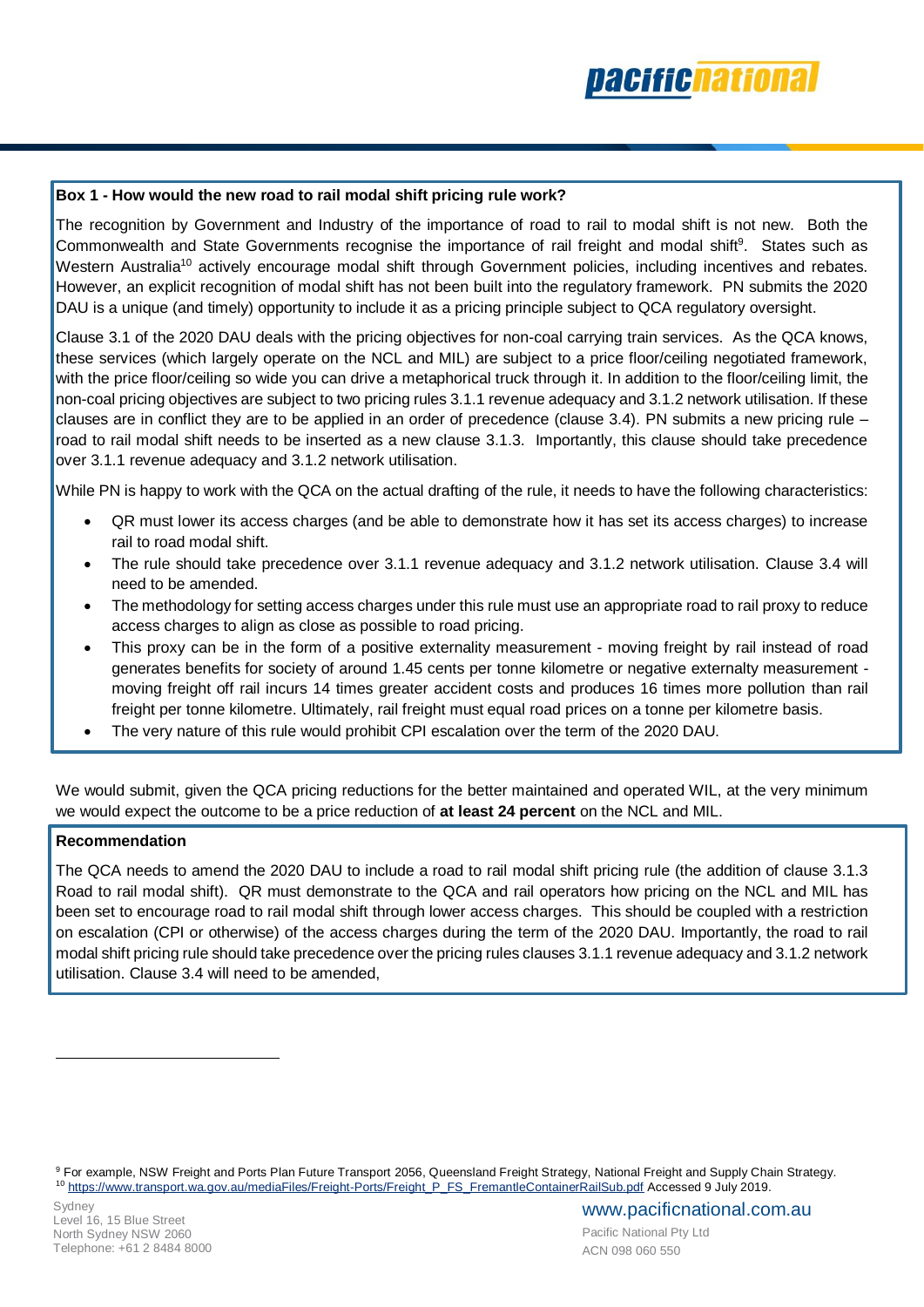

# **Performance**

The narrow gauge NCL and MIL rail lines are in a poor condition. Performance is so dire on the NCL and MIL, PN is currently assessing the commercial viability of operating on these lines and whether some of its narrow gauge locomotives could more usefully deployed to service the growing Western Australia rail freight market (a failure to regard s. 138(2) (a) and (b) of the QCA Act). This is because:

- The Queensland Government has not spent the necessary capital expenditure on upgrading these lines to offer a viable alternative to the road freight market (a failure to regard s. 138(2) (a) and (f) of the QCA Act). For example, the ability to operate efficient 1,800 metre freight trains is a necessary requirement to ensure a modal shift from road to rail. Trains are limited to approximately 700 metres on these lines.
- QR's maintenance practices and its conservative approach to new or innovative technology means its network languishes in steam-age era rules (a failure to regard s. 138(2) (a) of the QCA Act).
- Rail freight operators are also subject to systemic 'go slow' speed restrictions (due to the poor conditions of the lines) which do not impact on road to the same degree. This erodes rail competitiveness relative to road.
- More generally, access charges, particularly for intermodal rail freight, are not commensurate with the condition of the line or the performance levels required to operate an effective rail freight market.

In addition to lower access pricing, QR needs to significantly improve the performance and condition of the NCL and MIL. Robust performance metrics with financially based incentives and sanctions and quality reporting are required to incentivise appropriate maintenance and capital upgrades and improve operating performance. This would be consistent with s. 138 (2) (a) of the Act.

While the 2016 AU (and 2020 DAU) provides for performance level reporting (Schedule 5), there is a need to populate 1.2 Agreed Performance Levels and 1.3 Agreed Reporting Regime of Schedule 5 in 2020 DAU before the commencement of the 2020 DAU. PN is currently working with the interstate network provider - ARTC on similar metrics which we detail in Attachment C. It can be achieved.

# **Recommendation**

PN recommends clause 6.7 Performance Level Reporting (which gives effect to Schedule 5) be modified in the following manner.

6.7 (a) Queensland Rail will provide monthly reports to each other Party documenting Queensland Rail's performance in relation to the relevant performance levels as set out in schedule 5 (Performance Levels). **The 1.2 Agreed Performance Levels and 1.3 Agreed Reporting Regime of Schedule 5 in the 2020 DAU need to be agreed before the Commencement Date.** 

6.7 (d) The Parties' agreed Performance Levels may **must include** involve financially based incentives and sanctions and, unless otherwise agreed, will be applicable for the Term.

## *Annual capital expenditure process*

The Draft Decision proposes capital expenditure prudency reviews be undertaken once per regulatory period as opposed to annually in the 2016 AU. PN strongly opposes this weakening of regulatory oversight. PN submits because of the significant information asymmetry when dealing with a monopoly infrastructure business, it is very important for the regulator to rely on its information gathering powers to insist on timely, accurate and fulsome information to assess capital expenditure to be rolled into the Regulatory Asset Base (RAB). This is because customers ultimately pay for imprudent capital expenditure rolled into the RAB in future regulatory years.

In is important for rail operators to be consulted on the design and implementation of capital expenditure decisions on monopoly networks. We note clause 4.2(c)(i) of the Prudency of Standard of Schedule E of the 2016 AU requires consideration of rail operators and what is required to comply with access agreements.

Sydney Level 16, 15 Blue Street North Sydney NSW 2060 Telephone: +61 2 8484 8000

www.pacificnational.com.au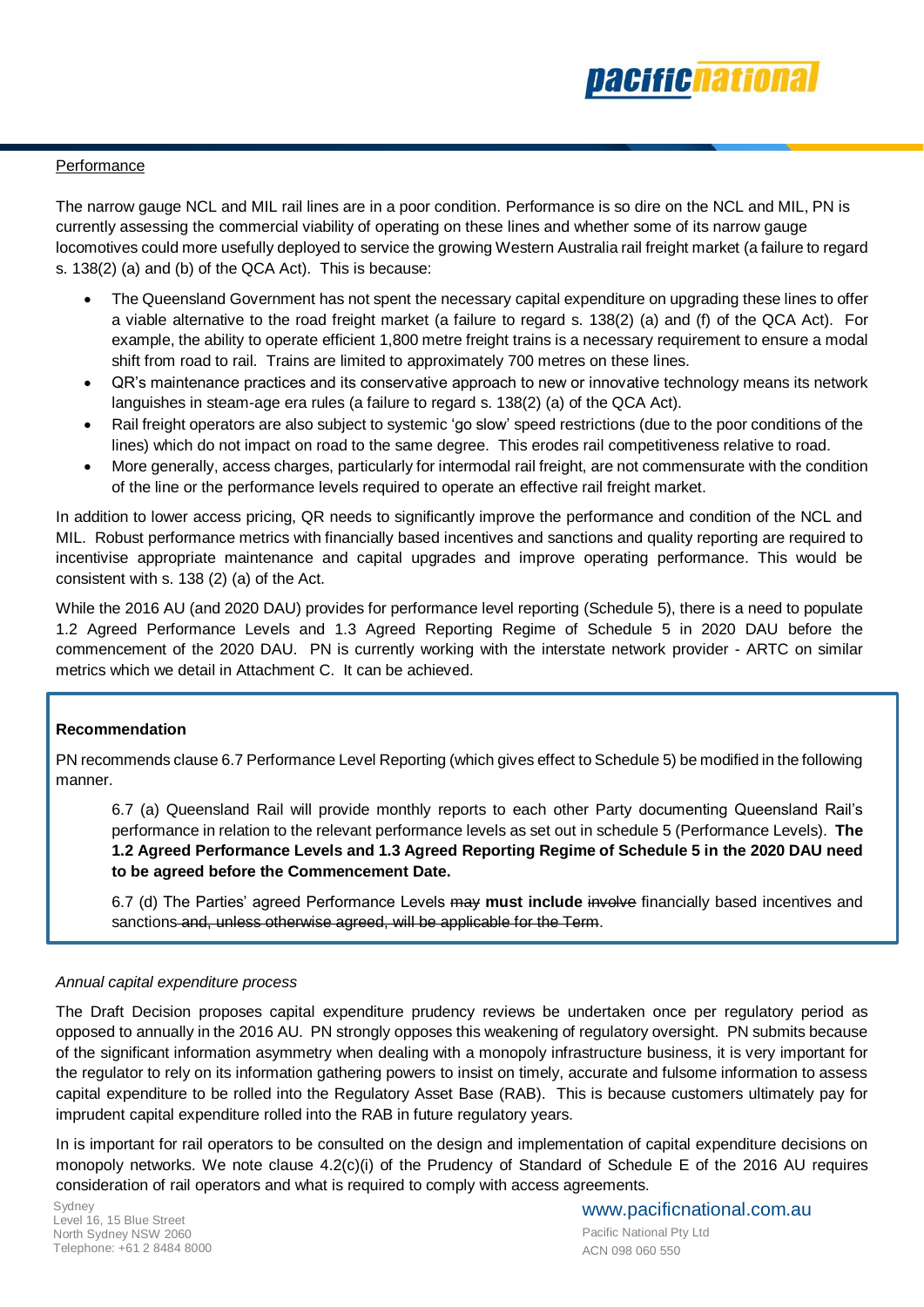

It is also important for rail operators to influence maintenance/capital expenditure trade-off decisions. PN strongly asserts the need for the retention of an annual capital expenditure QCA prudency assessment.

# **2020 DAU Standard Access Agreement**

With reference to the commentary above, PN asserts the 2020 DAU Standard Access Agreement is not fit for purpose. The proposed 2020 DAU Standard Access Agreement is largely drafted to accommodate coal operations on the WML (a failure to regard s. 138(2) (e) of the QCA Act). QR needs to submit a new access agreement for QCA approval which exclusively covers the freight and bulk commodities operating on the NCL and MIL. This needs to be a completely separate agreement to the WML.

## **Recommendation:**

We also submit a new 2020 DAU Standard Access Agreement needs to be submitted by QR for QCA approval which exclusively covers the freight and bulk commodities operating on the NCL and MIL. The proposed 2020 DAU Standard Access Agreement is largely drafted to accommodate coal operations on the West Moreton line. These need to be completely separate agreements.

# *Commentary on the outstanding issues from PN's November 2018 submission*

While we submit a new freight and bulk standard agreement needs to be drafted for NCL and MIL, for completeness we raise outstanding matters from PN's November 2018 submission to the 2020 DAU Standard Access Agreement.

## *Relinquishment fees*

QR proposed excessive relinquishment fee requirements - if an access holder seeks to permanently relinquish a train path they must pay a relinquishment fee equivalent to 80 per cent of the present value of the aggregate take or pay charges payable on the path to the end of the contract term. This not only acts as disincentive to long term contracting it is also excessive compared to other rail networks.

The QCA's Draft Decision agrees with PN – the relinquishment fees proposed by QR are inappropriate and they must be removed for non-reference tariffs. However, for the reasons above, PN remains concerned they are still applied to reference tariffs.

## *Ad hoc possessions and special events*

Special events and possessions scheduling have a highly disruptive impact on freight train operations. There are inherent dangers in removing scheduling from the access undertaking.

The 2020 DAU introduces a new category of 'Ad Hoc Planned Possessions' which will allow QR to undertake a greater number of possessions outside the master train plan to the detriment of end users and rail operators. In particular, we are concerned QR could use this category to undertake routine maintenance on its passenger network (to the detriment of freight).

This is particularly concerning because QR currently has a window allocated for every Monday expressly for maintenance. We note QR only utilises this window infrequently. Accordingly, the new possession category 'Ad Hoc Planned Possessions' is not required and an alignment calendar (as suggested by the QCA) to allow possessions outside the Master Planning schedule is not appropriate.

QR should be obligated under the Network Management principles to use reasonable endeavours to find alternative train paths for freight train paths impacted by all possessions (including special events).

Accordingly, we recommend modification of the Daily Train Plan Principles clause 2.2 (f) to include an additional clause (iv) to mandate this requirement.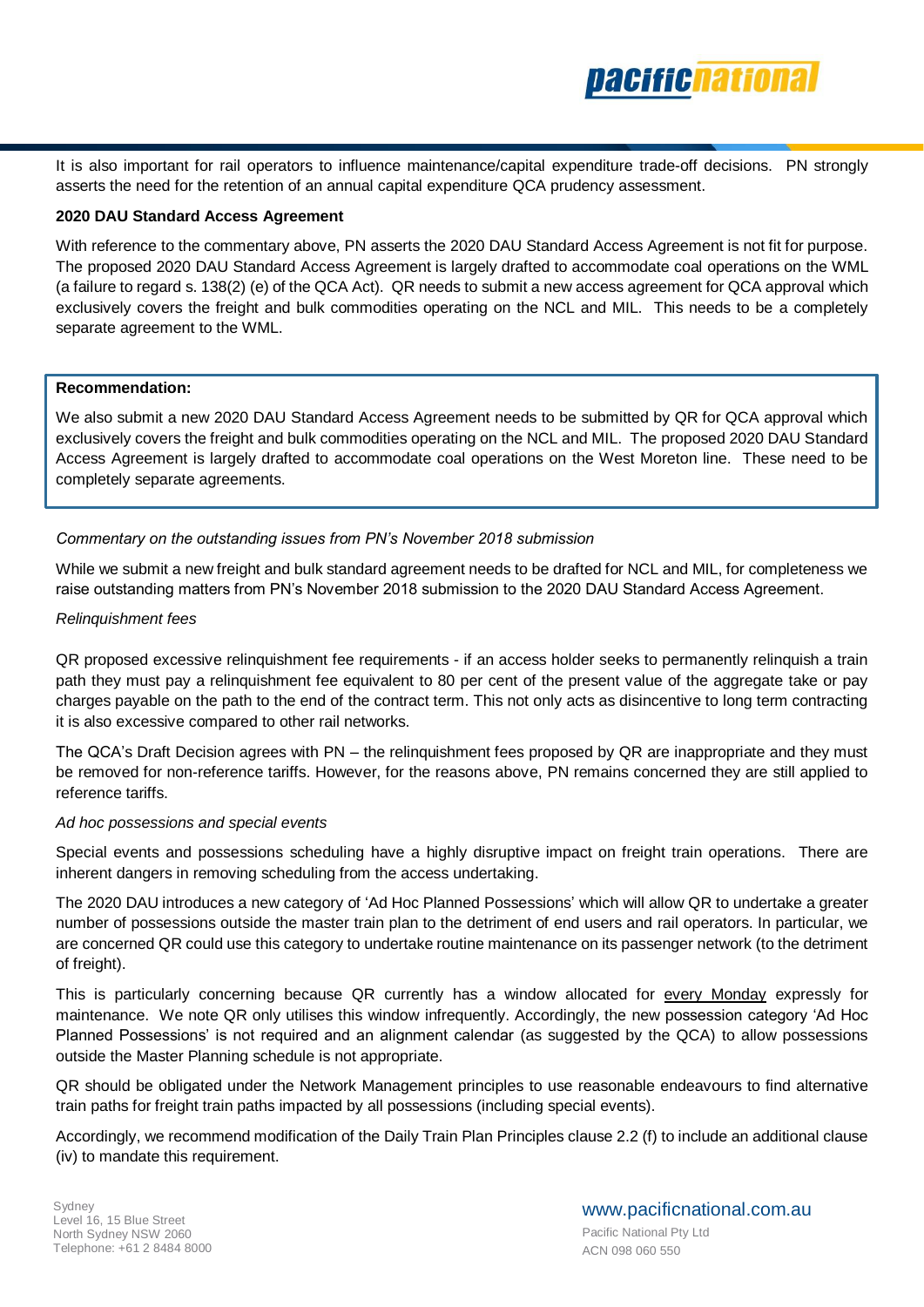

# *Operations Requirements Manual*

PN opposes the removal of the Operating Requirements Manual (the Manual) from the 2020 DAU as this reduces the level of transparency and regulatory oversight applied to QR's operational decision making (including scheduling). PN's position is any changes to the Manual must be subject to approval by rail operators and the QCA.

PN does not support the proposal by the QCA to adopt the System Rules approach in Aurizon Network's 2017 access undertaking (UT5) (clauses 7A.2.4–7A.2.6). The Central Queensland Coal Network (CQCN) is a very different network to the QR network – particularly the NCL and MIL.

In addition, the QCA UT5 Final Decision commentary gives us cause for concern, with the QCA noting: 'there is an information imbalance between Aurizon Network and access holders/customers within the scheduling environment' and 'a significant potential for risks and uncertainty should the network manager be in position to undertake scheduling, including the scheduling of maintenance, in a way that does not seek to use reasonable endeavours to minimise disruption to train services.<sup>'11</sup>

# *Definition of 'on time' performance*

QR should hold itself accountable to the same on time performance windows (for scheduling, performance and reporting) as it prescribes for its freight rail operators. PN notes most networks allocate a 15-minute leeway either side of an arrival/departure time to determine if a freight train is on time. PN requires the amendment and consistency throughout the 2020 DAU.

# *Other drafting*

Schedule H 1.3 Productivity and Efficiency Variations – The proposed deletion in clause 1.3 a) of the requirement to negotiate reduces the obligation on QR to take productivity and efficiency into account. The new drafting requires QR to consider proposals and have regard to certain factors. PN believes the obligation to negotiate, having regard to the list of factors, should be reinstated. The clause should read:

*… Queensland Rail must reasonably consider those proposed variations and negotiate in good faith having regard to factors including …*

Schedule H 12.2 Operators Carriage Indemnity –As currently drafted, the clause appears to allow QR to be indemnified in circumstances where QR is negligent. This clause should be deleted.

Schedule H 13.4 Liability for Network – The proposed inclusion at 13.4 a) iv) seeks to further shift risk from QR to rail operators and access holders. Under this clause, except in relation to negligence, QR is not liable for damage arising from the condition of the network, the failure of the network, the maintenance of the network or the failure of the network to meet performance levels (where these performance levels, as set out in Schedule 5 of the agreement, are currently undefined).

PN does not accept the amendment as it further reduces QR's liability and shifts risk to access holders and rail operators. QR should be responsible for its own performance and if it cannot meet its performance targets then it should be liable for the consequences of not meeting these targets. QR's customers should not be required to bear the risk of QR being unwilling to accept the risks which may arise from its inability to meet performance targets.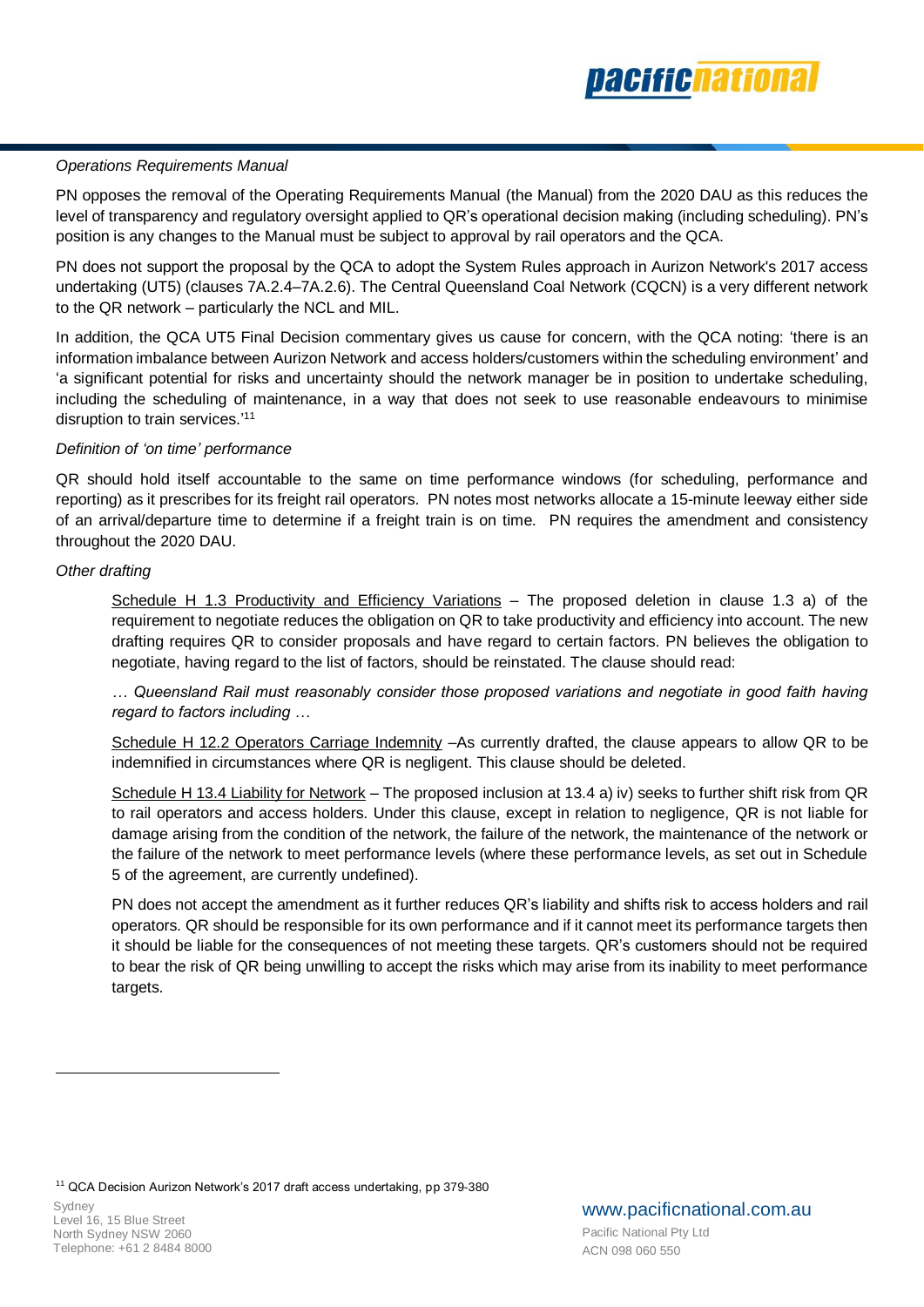

PN's position is a risk should be borne by the party best able to manage the risk. QR is best placed to manage the risk of not meeting its own performance targets and so should bear this risk. Shifting this risk to access holders/rollingstock operators who cannot manage the risk results in economically inefficient outcomes.

Schedule H 13.5 Claims in respect of delays to Train Movements – The definition of 'emergency' contained in footnote 3 to clause 13.5 b) vii) should be shifted to the Definitions section of the access agreement.

Schedule H 15.2 Termination of Operator by Queensland Rail – Clause 15.2 a) should be amended to read:

*"the Operator fails in any material respect to perform or comply with this agreement, other than where this Agreement excludes the Operator's liability for that failure, or where the Operator is not otherwise liable under this Agreement for that failure"*

This wording protects the rail operator from termination of an agreement for failure if it was not liable.

Schedule H 15.4 Termination by the Operator –A new subclause should be added to clause 15.4 allowing the rail operator to terminate the agreement if QR fails to comply with safety related obligations under the agreement.

QR can terminate the agreement in the event the rail operator fails to comply with safety related obligations under the agreement (clause 15.2) and, given the importance of safety, PN requires the wording be reciprocal.

Schedule H 16.9 Claims – The clause implies claims are paid in respect to damage to the network; however, PN's responsibility is to insure for third party liability (which may include damage) that PN may cause to others (including QR). As such any claim paid is for PN's legal liability to QR, not for damage to the network. This clause should be redrafted.

Schedule H Clause 18.2 Adjustment for Material Change – This clause allows QR to force increased QR costs on to access holders/ rail operators in the event of a change in taxes, a change in law or a change in credit (including a change in funding).

Changes in taxes, laws and credit are beyond QR's control, however passing these costs through to access holders and rail operators (who almost certainly cannot fully pass these costs through to their customers) is an example of QR attempting to shift risk on to its customers, who are no better placed to manage this risk than QR. This clause should be re-drafted to re-balance impacts and responsibilities for material changes.

# **Conclusion**

PN is strongly of the view QR has not sufficiently justified that its 2020 DAU has had appropriate regard to the QCA approval criteria in s. 138(2) of the QCA Act.

Our conclusion is for the QCA to discharge its obligations under the QCA Act, it must amend the 2020 DAU to include a road to rail modal shift pricing rule – to deliver urgent freight rail access price reductions on the NCL and MIL lines and encourage modal shift. Additionally, it must 'hard code' commitment dates in the 2020 DAU for parties to establish an effective performance reporting regime with financially based incentives and sanctions.

We also submit a new 2020 DAU Standard Access Agreement needs to be submitted by QR for QCA approval which exclusively covers the freight and bulk commodities operating on the NCL and MIL. The current 2020 DAU Standard Access Agreement is largely drafted to accommodate coal operations on the West Moreton line. These need to be completely separate agreements.

www.pacificnational.com.au Pacific National Pty Ltd ACN 098 060 550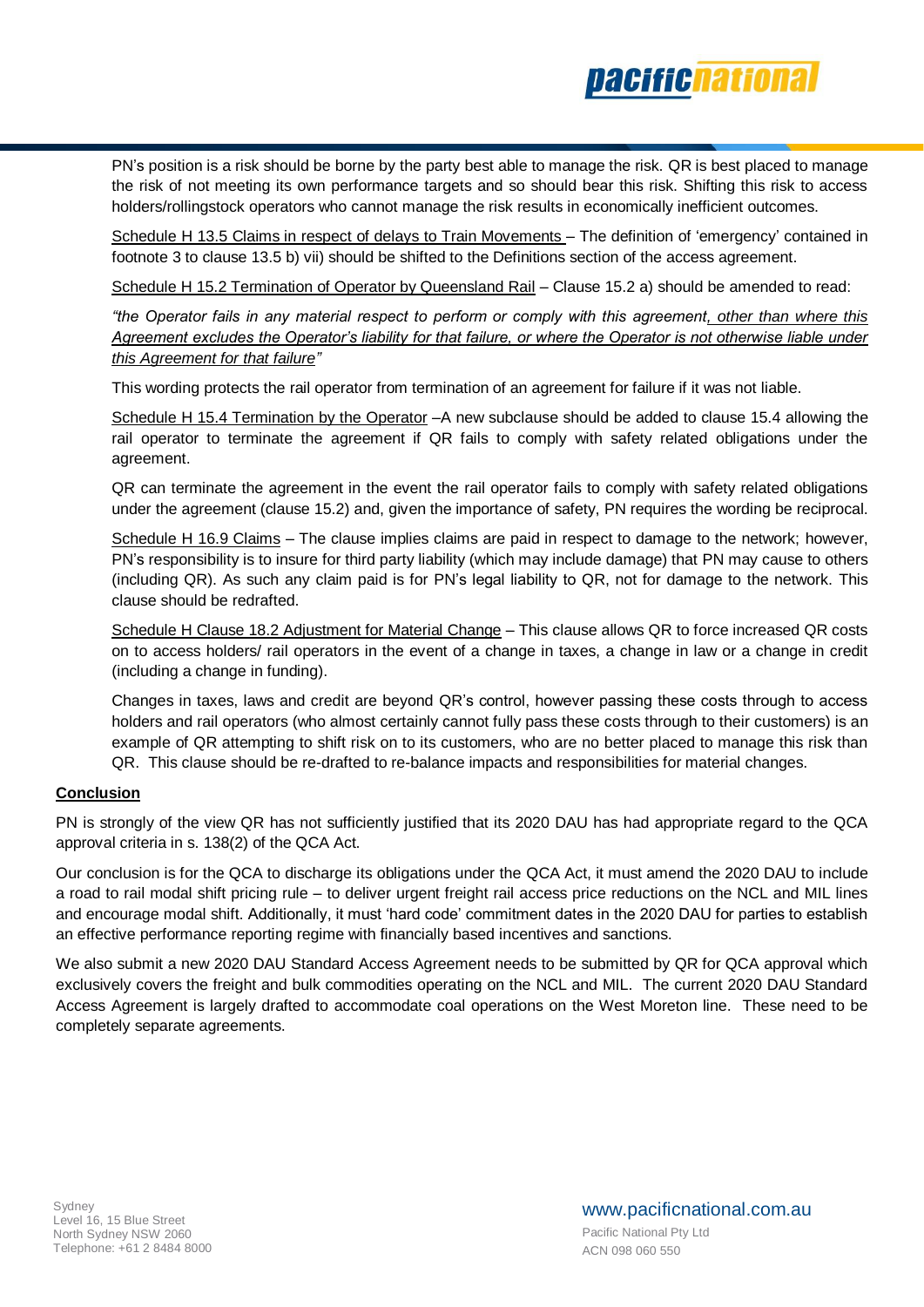

# **Attachment A - Policy Imbalances in the Transport Industry 12**

| <b>_Issue</b>                                | <b>Road Freight</b>                                                                                                                                                                                                                                                                                                                                                                                                                        | <b>Rail Freight</b>                                                                                                                                                                                                                                                                                                                                                            |
|----------------------------------------------|--------------------------------------------------------------------------------------------------------------------------------------------------------------------------------------------------------------------------------------------------------------------------------------------------------------------------------------------------------------------------------------------------------------------------------------------|--------------------------------------------------------------------------------------------------------------------------------------------------------------------------------------------------------------------------------------------------------------------------------------------------------------------------------------------------------------------------------|
| <b>Accreditation</b><br><b>Capital costs</b> | No minimum accreditation regime. Driver only<br>needs a licence for vehicle combination to be<br>operated. Can access/use any road network. A<br>NSW truck driver can move from operating a semi-<br>trailer for a year to handling a B-Double or Road<br>Train in just two days at minimal cost with<br>immediate access to thousands of kilometres of<br>road across every jurisdiction in the country.<br>Relatively low capital costs. | A multi-faceted accreditation process (including<br>ongoing re-certification) applies to use of the rail<br>networks. This covers company accreditation as a<br>rail operator, the rolling stock to be used for<br>services and capability/knowledge of staff to<br>operate the equipment.<br>Equipment has high capital cost and long life.                                   |
| <b>Environmental</b>                         | Heavy vehicles in 2017 accounted for more than 20<br>Freight and passenger rail transport accounted for<br>per cent of total transport emissions in Australia;<br>a mere 4 per cent of total transport sector<br>growing to almost 30 per cent by 2030.<br>greenhouse gas emissions but are often<br>unfairly/disproportionately targeted with<br>environmental regulations.                                                               |                                                                                                                                                                                                                                                                                                                                                                                |
| <b>Fatalities</b>                            | 134 people died in fatal crashes involving<br>articulated trucks.                                                                                                                                                                                                                                                                                                                                                                          | A 15% shift of freight from road to rail would save<br>20 lives based on the number of 134 fatalities (for<br>articulated trucks). <sup>13</sup>                                                                                                                                                                                                                               |
| <b>Fatigue</b>                               | Truck drivers can drive 14 hours per 24-hour period.<br>As well, truck drivers can utilise Advanced Fatigue<br>Management which enables a solo truck driver to<br>increase their hours to 15.5 hours per 24-hour<br>period (including 1.5-hour regulatory breaks).<br>Fatigue management regime is moving towards a<br>risk-based approach.                                                                                                | Driving hours for train drivers is significantly less<br>despite rail operating in a controlled/isolated<br>system - mandated driver hours, for example 9<br>hours.<br>Rail continues to be subjected to overly<br>prescriptive, and complex rules which often<br>produce perverse safety outcomes - the driver<br>needs to drive home in their car from greater<br>distances. |
| <b>Market size</b>                           | There are extensive road transport equipment fleet<br>providers and a robust used equipment market.                                                                                                                                                                                                                                                                                                                                        | Freight rollingstock suppliers are limited with the<br>markets dominated by a few major suppliers.                                                                                                                                                                                                                                                                             |
| <b>Network</b>                               | Other than toll roads, road networks are a public<br>good and predominantly publicly owned by state<br>and local governments with no legal access<br>constraints on main roads or an expectation of a<br>commercial return.                                                                                                                                                                                                                | Rail networks are owned by commercial or semi-<br>commercial entities seeking a return. There is a<br>commercial/legal framework applied to users<br>seeking access.                                                                                                                                                                                                           |
| <b>Operations</b>                            | No requirements for two-driver operations.                                                                                                                                                                                                                                                                                                                                                                                                 | Varying requirements for two driver operations -<br>widespread use of rail vigilance systems.                                                                                                                                                                                                                                                                                  |

<sup>12</sup> Based on <https://ara.net.au/sites/default/files/u647/Policy%20Imbalances%20in%20the%20Transport%20Industry.pdf> (accessed 7 July 2019) <sup>13</sup> <https://theconversation.com/too-many-loads-on-our-roads-when-rail-is-the-answer-24118> (accessed 7 July 2019).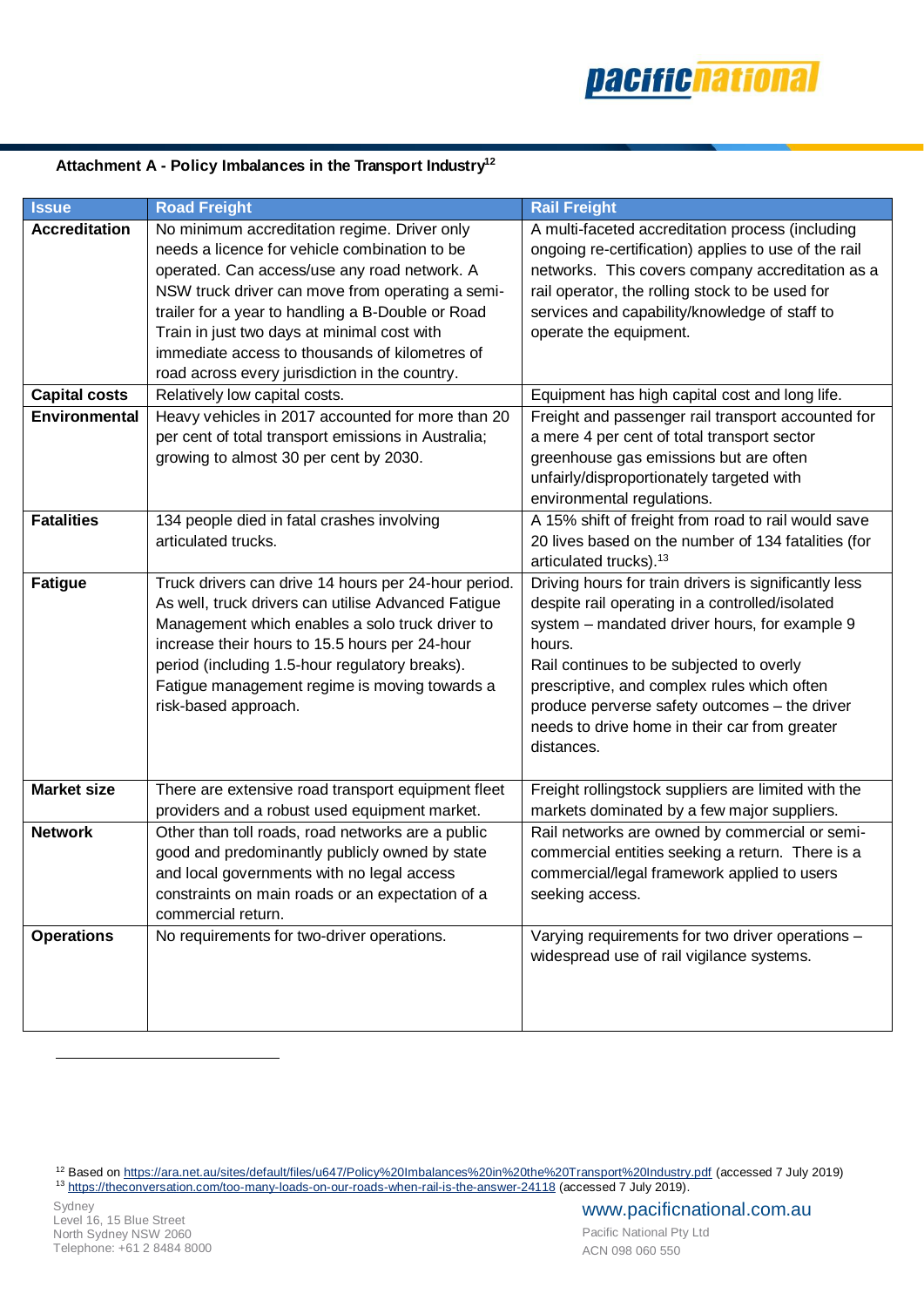

| <b>Pricing</b>    | Heavy vehicle road charges set with PAYGO model<br>$-$ it is a weighted average $-$ no attempt to charge<br>users for the road they use or to recover historical<br>costs.<br>No contribution to maintenance of road<br>infrastructure. | Network providers are regulated monopolies and it<br>has been the industry norm for access pricing to<br>escalate by CPI.<br>Above Rail operator pay (through charges or<br>contributions) significant capital and maintenance<br>expenditure.<br>Pricing regulation widens the gap as rail users<br>often pays the full economic cost (marginal cost +<br>returns) while road typically only pays marginal<br>cost and have the benefit of substantial |
|-------------------|-----------------------------------------------------------------------------------------------------------------------------------------------------------------------------------------------------------------------------------------|---------------------------------------------------------------------------------------------------------------------------------------------------------------------------------------------------------------------------------------------------------------------------------------------------------------------------------------------------------------------------------------------------------------------------------------------------------|
| <b>Regulation</b> | One road safety regulator - productivity and<br>efficiency mandate. No economic access regulatory<br>regime.                                                                                                                            | infrastructure funding.<br>Ten regulatory and standards bodies<br>(State/Federal). Federal rail safety regulator has<br>no productivity or efficiency mandate.                                                                                                                                                                                                                                                                                          |
| <b>Training</b>   | Basic licence and medical requirements.                                                                                                                                                                                                 | Significant training requirements, including ongoing<br>assessments, accreditation and medical and safety<br>checks.                                                                                                                                                                                                                                                                                                                                    |

# www.pacificnational.com.au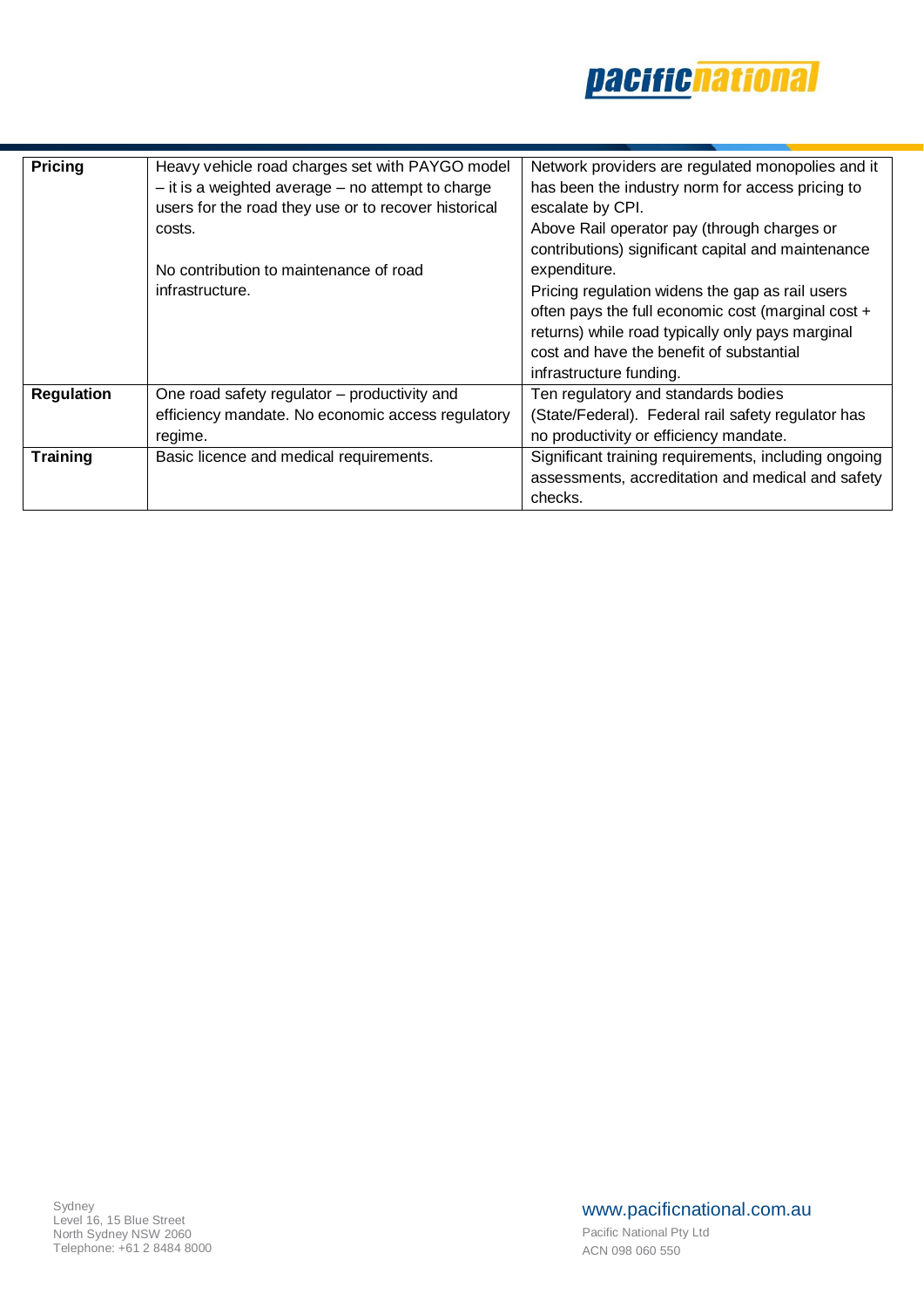

# **Attachment B– Assessment against Approval criteria in the QCA Act**

The QCA Act provides that the QCA may approve a draft access undertaking only if it considers it appropriate to do so having regard to the matters mentioned in s. 138(2), which are:

| The QCA Act                                                                                                                                                                                                                                                                                          | <b>2020 DAU</b>                                                                                                                                                                                                                                                                                                                                                                                  |
|------------------------------------------------------------------------------------------------------------------------------------------------------------------------------------------------------------------------------------------------------------------------------------------------------|--------------------------------------------------------------------------------------------------------------------------------------------------------------------------------------------------------------------------------------------------------------------------------------------------------------------------------------------------------------------------------------------------|
| (a) the object of Part 5 of the QCA Act, which is: to promote the economically<br>efficient operation of, use of and investment in, significant infrastructure by<br>which services are provided, with the effect of promoting effective competition<br>in upstream and downstream markets (s. 69E). | No upgrading of the North Coast line (NCL) and Mt. Isa line (MIL) to offer a viable<br>alternative to the road freight market and decreasing competition in upstream and<br>downstream markets.                                                                                                                                                                                                  |
|                                                                                                                                                                                                                                                                                                      | Capital expenditure is set purely based on the policy/political needs of the day.                                                                                                                                                                                                                                                                                                                |
|                                                                                                                                                                                                                                                                                                      | QR's maintenance practices and its conservative approach to new or innovative<br>technology means it network languishes in 'steam-age' era rules. In comparison,<br>road operators are able operate or new (and/or well-maintained roads) with no<br>contribution to maintenance costs and essentially free access. This reduces<br>competition in rail freight upstream and downstream markets. |
| (b) the legitimate business interests of the owner or operator of the service;                                                                                                                                                                                                                       | Intermodal freight and bulk are in decline on the NCL and MIL. Despite the<br>entrance of Linfox, the exit of Aurizon from intermodal freight operations in<br>Queensland has resulted in rail freight being shifted to road.                                                                                                                                                                    |
|                                                                                                                                                                                                                                                                                                      | QR will serve it business interests through a road to rail modal shift by increasing<br>volumes on these lines. Rail operators cannot carry access price increases<br>without adversely effecting volume. Access price reductions will increase<br>volumes.                                                                                                                                      |
|                                                                                                                                                                                                                                                                                                      | Otherwise rail operators will move their narrow guage rollingstock and locomotives<br>to service the growing Western Australia (WA) rail freight market.                                                                                                                                                                                                                                         |

# www.pacificnational.com.au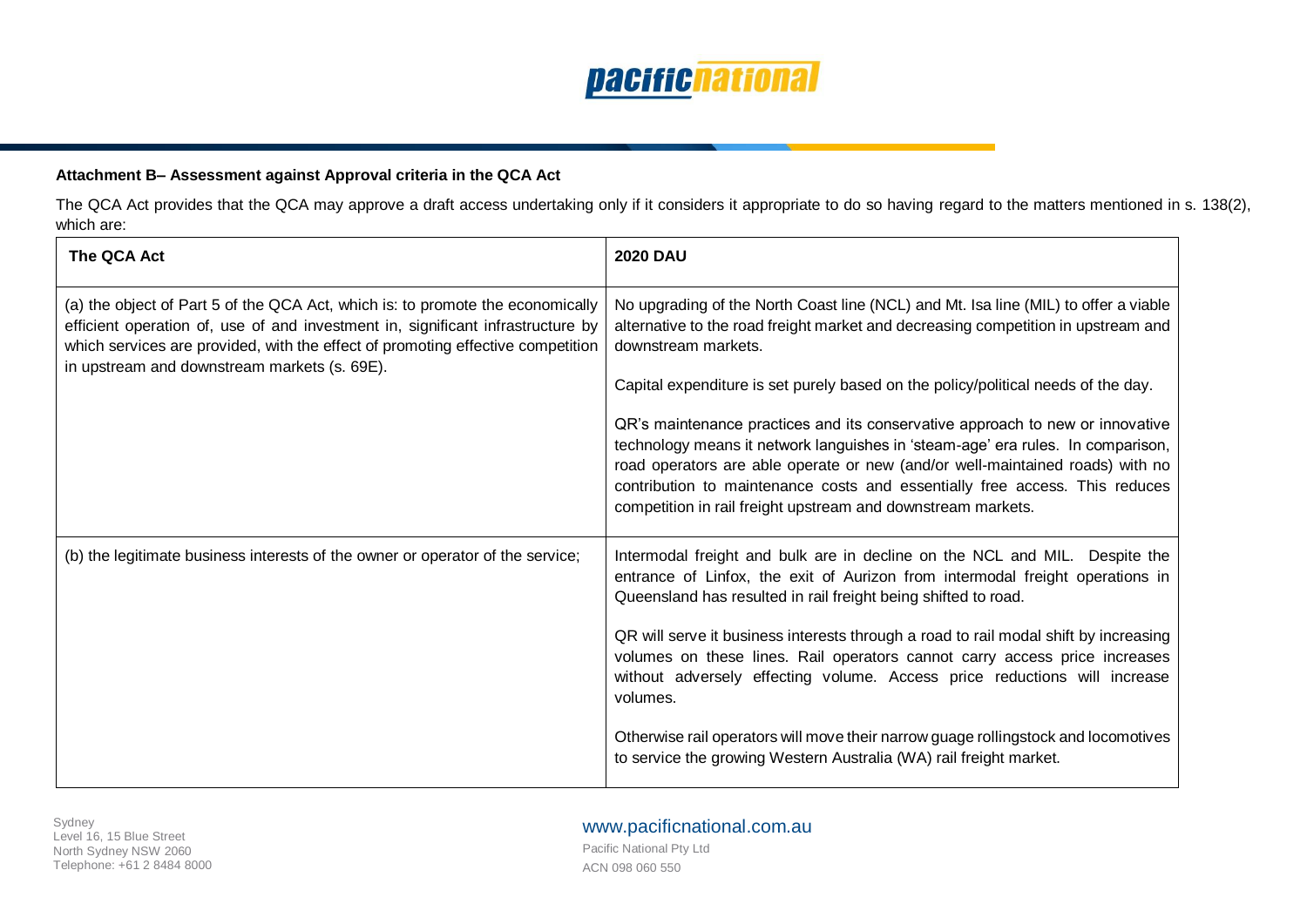| (d) the public interest, including the public interest in having competition in<br>markets (whether or not in Australia); | QR's 2020 DAU provides no incentives or aspirations to encourage modal shift<br>and increase competition in rail freight markets. Rail freight transport has<br>significant inherent benefits for the economy and community relative to road (the<br>public interest). A 2017 Deloitte Access Economics report <sup>14</sup> found:                                                                                                                                                                                                                                                                                        |  |  |
|---------------------------------------------------------------------------------------------------------------------------|----------------------------------------------------------------------------------------------------------------------------------------------------------------------------------------------------------------------------------------------------------------------------------------------------------------------------------------------------------------------------------------------------------------------------------------------------------------------------------------------------------------------------------------------------------------------------------------------------------------------------|--|--|
|                                                                                                                           | Rail imposes far fewer costs to the community in terms of accidents,<br>congestion and emissions than road. These costs are not factored into<br>transport prices.<br>Each passenger journey made by rail instead of road generates benefits<br>for society of between \$3.88 and \$10.64 by reducing congestion,<br>accident and carbon costs.<br>There are also health, social inclusion and amenity benefits from using<br>rail.<br>Road freight incurs 14 times greater accident costs than rail freight per<br>tonne kilometre and produces 16 times as much carbon pollution as rail<br>freight per tonne kilometre. |  |  |
|                                                                                                                           | Moving freight by rail instead of road generates benefits for society of<br>around 1.45 cents per tonne kilometre. If all road freight moving between<br>Sydney and Melbourne travelled by rail, this would generate social<br>benefits of \$111 million a year.<br>A single train is estimated to be able to replace up to 800 cars during<br>peak hour or around 110 trucks moving freight.                                                                                                                                                                                                                              |  |  |

<sup>14</sup> Value of Rail. The contribution of rail in Australia. A report commissioned by the Australasian Railway Association (ARA). Deloitte Access Economics. November 2017.

 $\overline{a}$ 

www.pacificnational.com.au Pacific National Pty Ltd ACN 098 060 550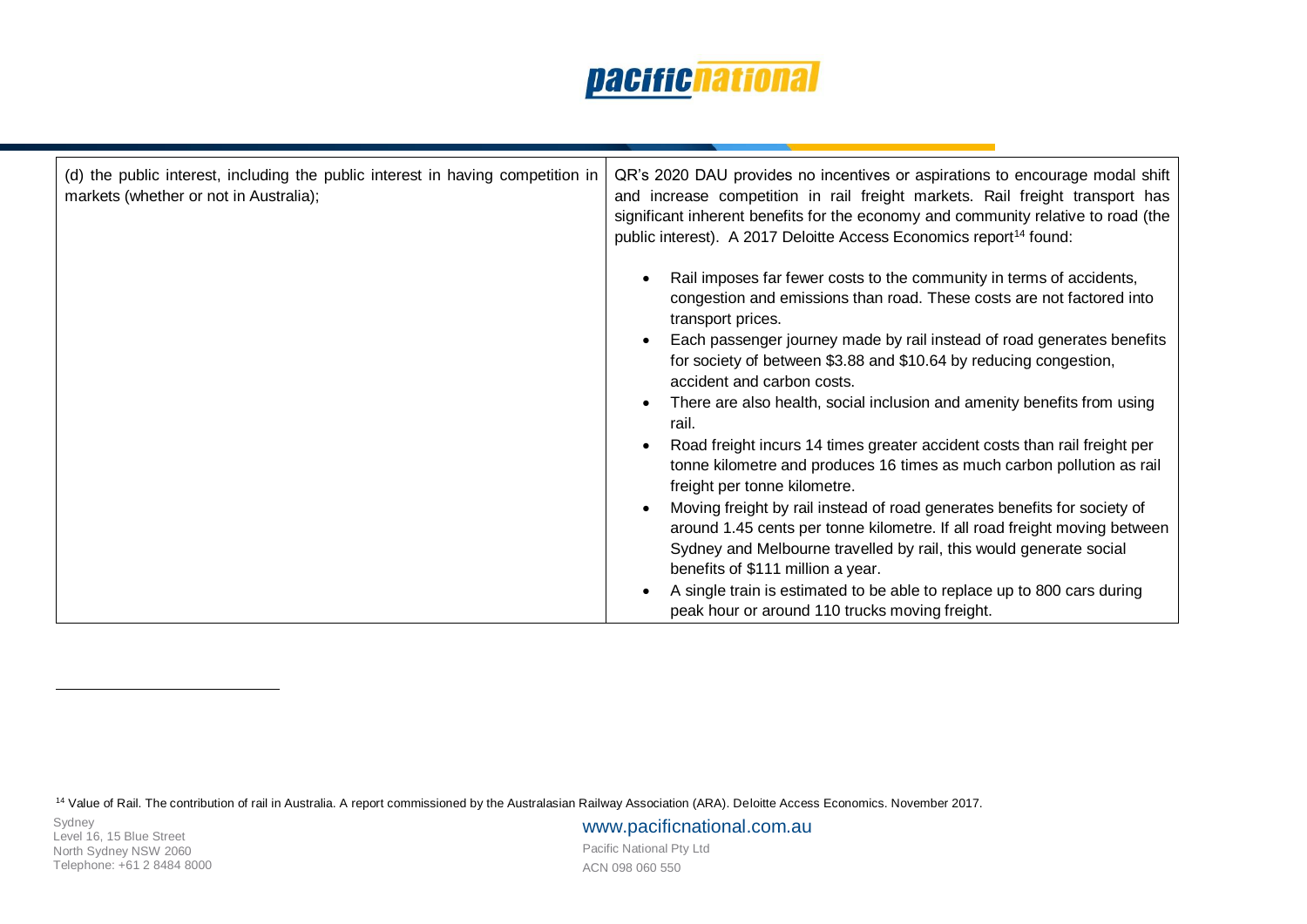|                                                                                                                                                                                                          | Despite rail freight transport imposing far fewer costs to the community in terms<br>of accidents, congestion and emissions than road, these costs are not factored<br>into QR's prices                                                                                                                                                                                                                               |
|----------------------------------------------------------------------------------------------------------------------------------------------------------------------------------------------------------|-----------------------------------------------------------------------------------------------------------------------------------------------------------------------------------------------------------------------------------------------------------------------------------------------------------------------------------------------------------------------------------------------------------------------|
| (e) the interests of persons who may seek access to the service, including<br>whether adequate provision has been made for compensation if the rights of<br>users of the service are adversely affected; | Access charges, particularly for intermodal rail freight, are not commensurate with<br>the condition of the lines or the performance levels required to operate an effective<br>rail freight market. Rail operator's road freight competitors operate on brand new<br>(or well-maintained) roads at no or little cost.                                                                                                |
|                                                                                                                                                                                                          | The current 2020 DAU Standard Access Agreement is largely drafted to<br>accommodate coal operations on the West Moreton line. A new agreement for<br>freight and bulk operations on the NCL and MIL is required.                                                                                                                                                                                                      |
| (f) the effect of excluding existing assets for pricing purposes;                                                                                                                                        | PN submits the 2016 AU upon which the 2020 DAU is based has proven to be<br>defective. Under the 2016 AU, the QCA does not review or approve access<br>charges on the MIL and NCL. Prices are individually negotiated with each user.<br>As such, there is no visibility (for either the QCA or rail operators) on the proportion<br>of these charges attributable to freight traffic as opposed to passenger traffic |
|                                                                                                                                                                                                          | As noted above, the Queensland Government has not spent the necessary capital<br>expenditure on upgrading these lines to offer a viable alternative to the road freight<br>market and increasing competition in upstream and downstream markets.                                                                                                                                                                      |
|                                                                                                                                                                                                          | Rail operators should not be paying for substandard infrastructure. Assets should<br>be subject an effective performance reporting regime with financially based<br>incentives and sanctions.                                                                                                                                                                                                                         |
| (g) the pricing principles in s. 168A of the QCA Act, which in relation to the<br>price of access to a service are that the price should:                                                                | PN's access costs are its second highest cost after labour, QR is a signficant<br>percentage of these costs (for freight and bulk on a gross tonne per kilometre<br>basis $-$<br>). QR's access costs are the highest on its short and medium                                                                                                                                                                         |

www.pacificnational.com.au Pacific National Pty Ltd ACN 098 060 550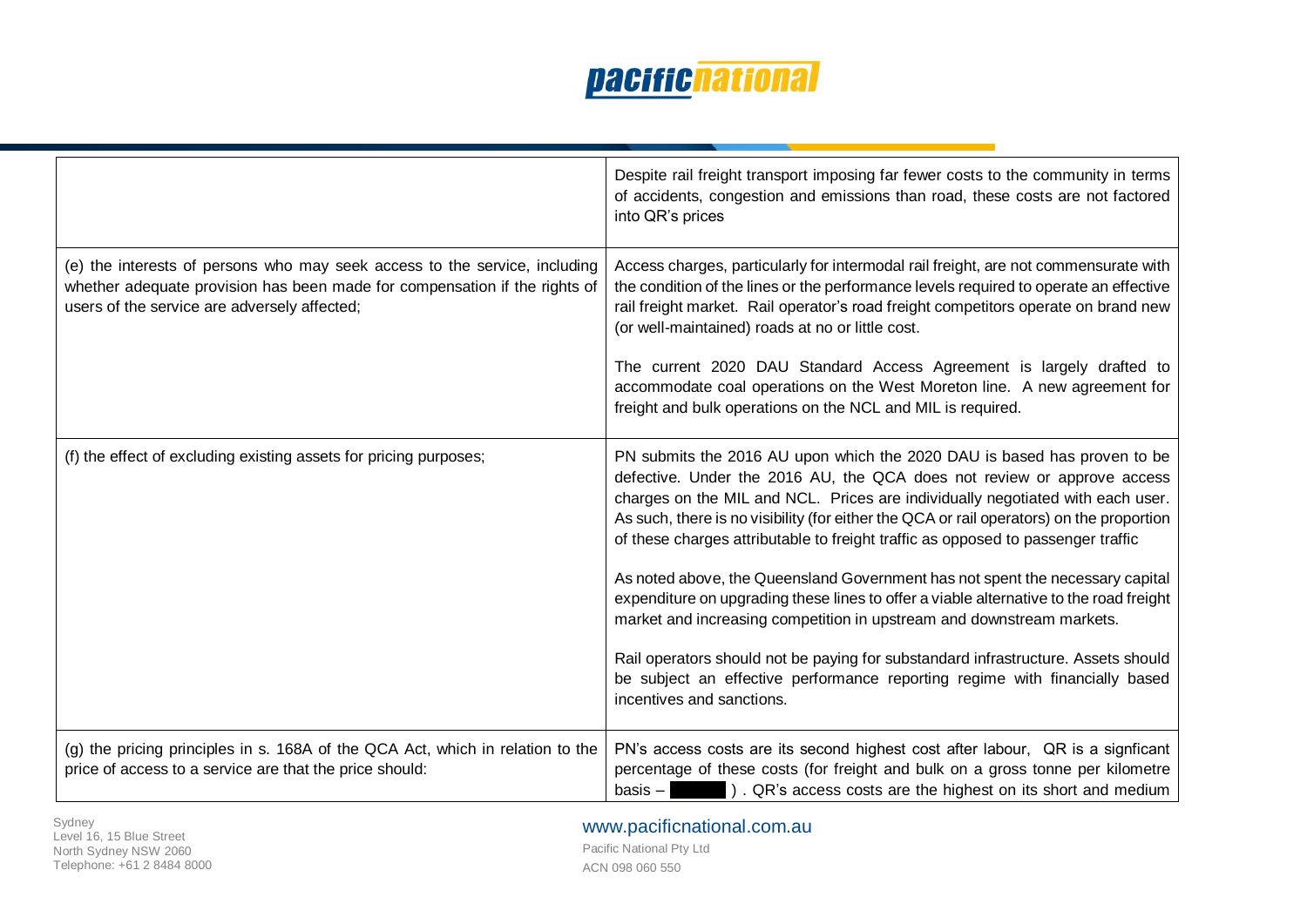| (i) generate expected revenue for the service that is at least enough to meet<br>the efficient costs of providing access to the service and include a return on<br>investment commensurate with the regulatory and commercial risks involved;                     | segments which compete with road. Rail operators are forced pay for this poorly<br>maintained network while its road freight competitors operate on brand new<br>(and/or well-maintained) roads at no or little cost.                                                                                                                                                                                                                                                                                                                                                                            |
|-------------------------------------------------------------------------------------------------------------------------------------------------------------------------------------------------------------------------------------------------------------------|--------------------------------------------------------------------------------------------------------------------------------------------------------------------------------------------------------------------------------------------------------------------------------------------------------------------------------------------------------------------------------------------------------------------------------------------------------------------------------------------------------------------------------------------------------------------------------------------------|
| and<br>(ii) allow for multi-part pricing and price discrimination where it aids efficiency;<br>and<br>(iii) not allow a related access provider to set terms and conditions that<br>discriminate in favour of the downstream operations of the access provider or | The involvement of Transport Service Payments (Queensland Government policy)<br>and investment based on non-rail freight requirements raises a question as to<br>what the 'efficient costs' of providing freight access are on these lines. For<br>example, the wide gap between QR's floor and ceiling pricing limits do not<br>contemplate any of the volume growth benefits via lower access tariffs and they<br>do not encourage road to rail modal shift.                                                                                                                                   |
| a related body corporate of the access provider, except to the extent the cost<br>of providing access to other operators is higher; and<br>(iv) provide incentives to reduce costs or otherwise improve productivity;                                             | PN is not in a position to negotiate better terms of access to QR's infrastructure to<br>supply freight services in competition with road. Indeed, PN's terms of access<br>(offered by QR) are not distinguished between circumstances where it does and<br>does not face competition from road. QR takes essentially the same approach to<br>negotiating the terms of access across all the services it provides to PN, even<br>though the degree of competitive constraint faced by PN varies by freight task.<br>QR does not offer more favourable terms for those freight tasks subject to a |
|                                                                                                                                                                                                                                                                   | degree of inter-modal competition. We submit even where there is competition<br>between rail and road haulage in downstream markets, this does not appear to<br>constrain QR's ability to exercise market power and charge rail operators any price<br>below the high ceiling limit; we are certainly not seeing any proposed price<br>reductions like the QCA is able to enforce on the draft tariffs for the WML.<br>Heavy vehicle road access charges (which the QR identifies as being the major                                                                                             |
|                                                                                                                                                                                                                                                                   | source of competition and price pressures) have stayed fairly constant since 2012.<br>Despite this, QR includes cumulative annual CPI and real price increases of<br>access tariffs over the regulatory period. If the QR 2020 DAU contained a road to<br>rail modal shift pricing rule (to reduce access charges), by conservative forecasts,                                                                                                                                                                                                                                                   |

# www.pacificnational.com.au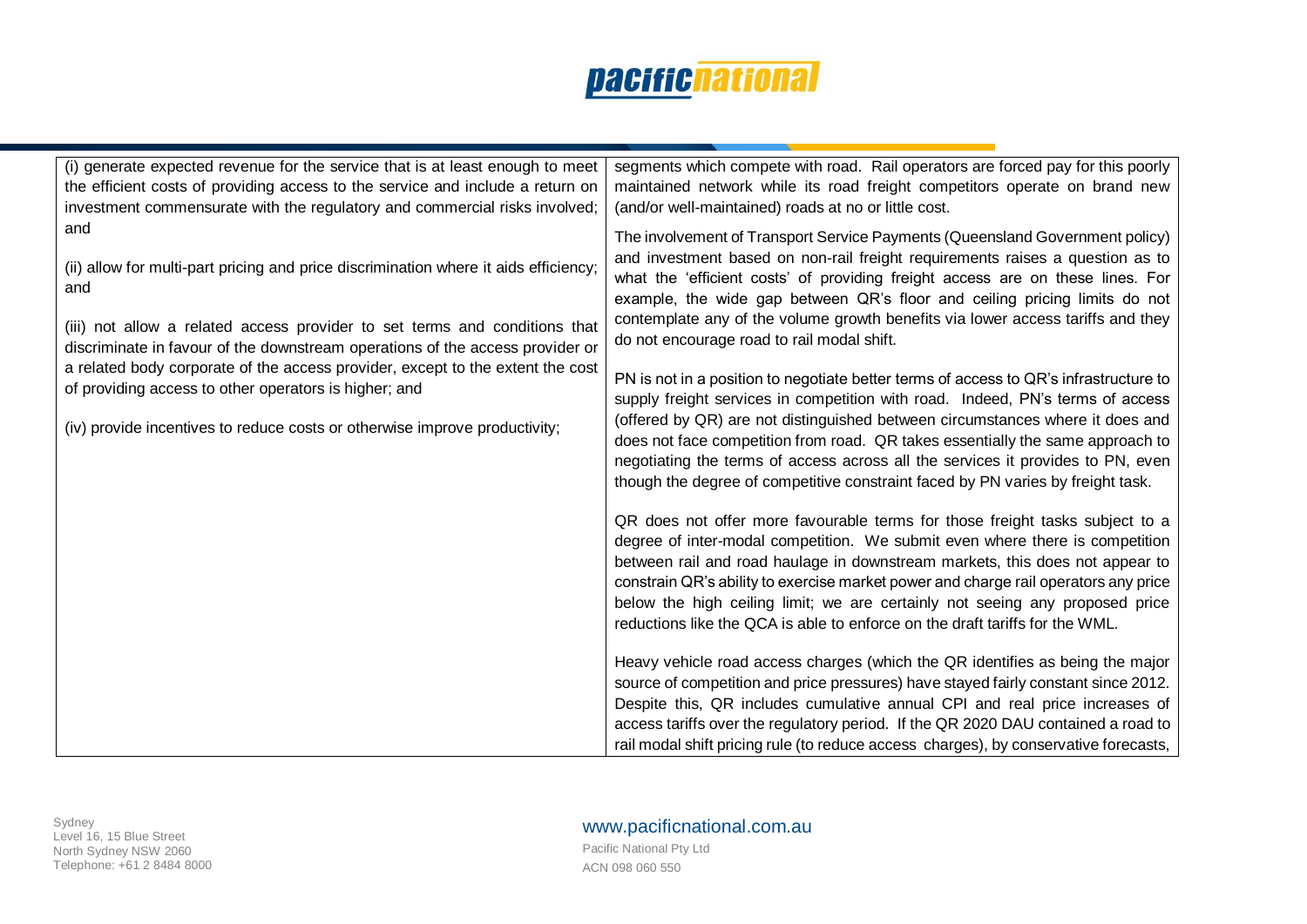|                                                  | it could result in a 15 percent increase in non-coal freight volumes <sup>15</sup> hauled by rail<br>in Queensland.                                                                                                                                                                                                                                                                                                                                                                                                                                                                                                                                                                                                       |
|--------------------------------------------------|---------------------------------------------------------------------------------------------------------------------------------------------------------------------------------------------------------------------------------------------------------------------------------------------------------------------------------------------------------------------------------------------------------------------------------------------------------------------------------------------------------------------------------------------------------------------------------------------------------------------------------------------------------------------------------------------------------------------------|
| (h) any other issues the QCA considers relevant. | Road versus rail competition in the provision of rail freight transport services. The<br>recognition by Government and Industry of the importance of road to rail to modal<br>shift is not new. Both the Commonwealth and State Governments recognise the<br>importance of rail freight and modal shift <sup>16</sup> . States such as Western Australia <sup>17</sup><br>actively encourage modal shift through Government policies, including incentives<br>and rebates. However, an explicit recognition of modal shift has not been built<br>into the regulatory framework. PN submits the 2020 DAU is a unique (and timely)<br>opportunity to include it as a pricing principle subject to QCA regulatory oversight. |

<sup>15</sup> <http://www.qtlc.com.au/transport-logistics-industry/rail-transport-industry/> Accessed 9 July 2019.

<sup>16</sup> For example, NSW Freight and Ports Plan Future Transport 2056, Queensland Freight Strategy, National Freight and Supply Chain Strategy.

<sup>17</sup> [https://www.transport.wa.gov.au/mediaFiles/Freight-Ports/Freight\\_P\\_FS\\_FremantleContainerRailSub.pdf](https://www.transport.wa.gov.au/mediaFiles/Freight-Ports/Freight_P_FS_FremantleContainerRailSub.pdf) Accessed 9 July 2019.

Sydney Level 16, 15 Blue Street North Sydney NSW 2060 Telephone: +61 2 8484 8000

 $\overline{a}$ 

www.pacificnational.com.au Pacific National Pty Ltd

ACN 098 060 550